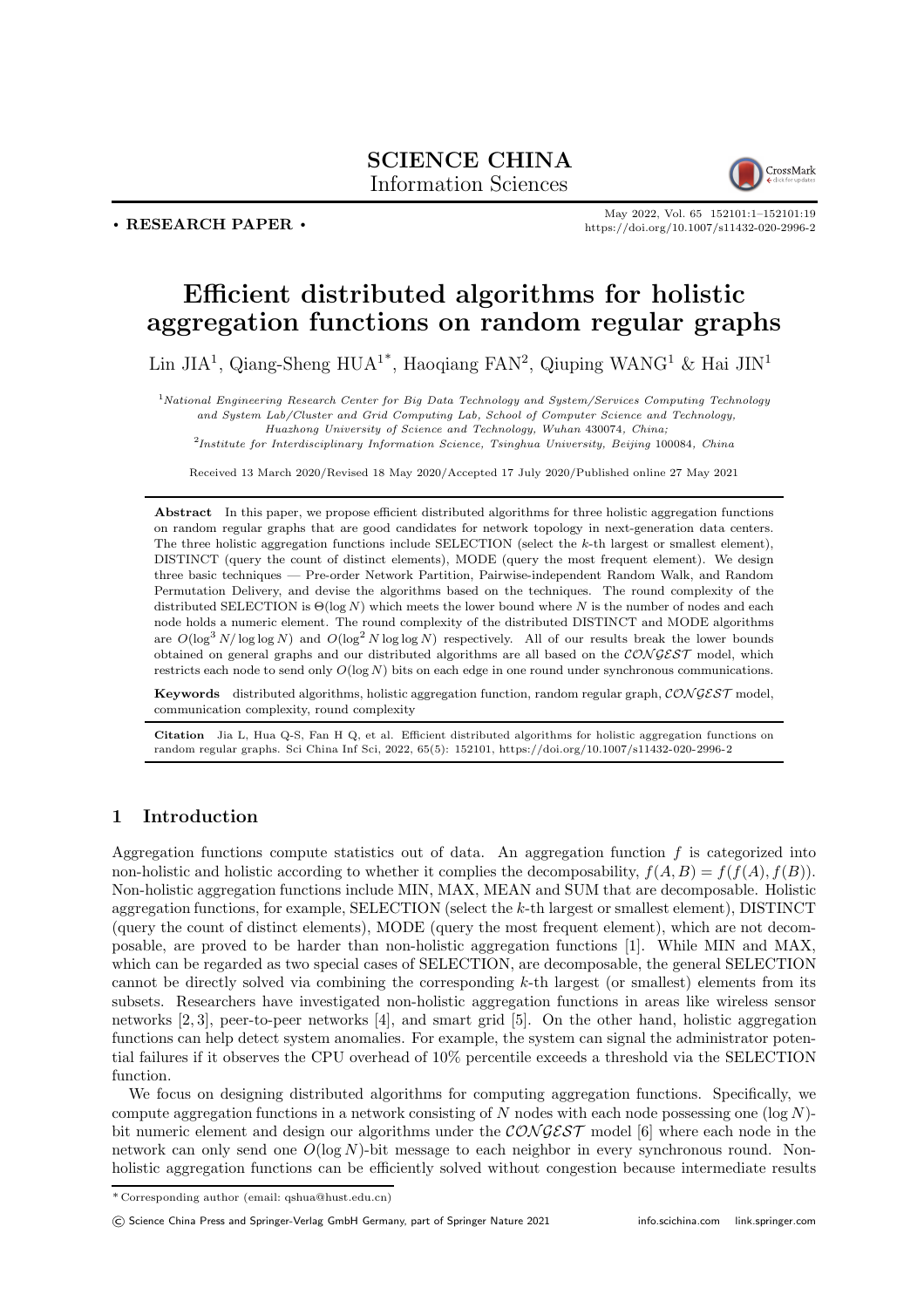can be merged along the paths. However, holistic aggregation functions are harder to solve in that we need to collect all raw elements in one node in order to get exact answers. Naively gathering all elements in one node needs  $O(N)$  rounds, where we construct a breadth-first-search (BFS) spanning tree out of the network, and each node sends its element to its parent along the spanning tree. Upon one node receiving an element from its children, it transfers the element to its parent until the root node receives all of the elements. Under the  $\mathcal{CONGEST}$  model, since one node can at most send  $O(\log N)$  bits  $(O(1)$  elements) in each round, the number of rounds to finish the algorithm is bounded by the total number of elements sent. Thus, in distributed systems, gathering all raw elements at one node costs  $O(N)$  synchronous rounds or violates the CONGEST model.

We explore designing efficient distributed algorithms for three holistic aggregation functions, SELEC-TION, DISTINCT and MODE under the CONGEST model. From state-of-the-art results for holistic aggregation functions on general graphs under the  $\mathcal{CONGEST}$  model, for SELECTION, Ref. [\[1\]](#page-16-0) proposed a distributed deterministic algorithm running in  $O(D \log_D^2 N)$  rounds and a distributed randomized algorithm completing in  $O(D \log_D N)$  rounds, and they proved the lower bound for distributed SELECTION is  $\Omega(D \log_D N)$  on general graphs. For DISTINCT and MODE, Ref. [\[7\]](#page-16-6) proved that the lower bound of exact computation on general graphs is  $\Omega(N/\log N + D)$ . For DISTINCT, a randomized  $(\epsilon, \delta)$ -approximation algorithm runs in  $O(D + \frac{\log(1/\delta)}{\epsilon^2})$  $\frac{(1/\delta)}{\epsilon^2}$ ) rounds where  $0 < \epsilon$ ,  $\delta < 1$  and  $\Pr\{|\hat{F}_0 - F_0| \leq \epsilon F_0\} \geq 1 - \delta$  ( $F_0$  is the number of distinct elements and  $\hat{F}_0$  is the estimated value of  $F_0$ ) [\[7\]](#page-16-6). For MODE, Ref. [\[8\]](#page-16-7) proposed a randomized algorithm of  $O(D + F_2/m_1^2 \cdot \log k)$  rounds where  $F_2$  refers to the second moment of the elements in the input set,  $m_1$  is the number of the occurrences of the most frequent element, and k is the number of distinct elements. To obtain a high accuracy for DISTINCT,  $\epsilon$  could be set to  $N^{-c}$  where c is a constant, thus the upper bound of this algorithm is  $O(N^{2c})$  rounds with  $\delta$  being a constant. By applying the worst scenario to the MODE where  $k = N$ , the MODE finishes in  $O(N \log N + D)$  rounds.

Yet the upper bounds for both DISTINCT and MODE algorithms are still quite high (polynomial round complexity). Are there more efficient (in polylog round complexity and even break the lower bounds on general graphs) and accurate (with small error and even no error) algorithms for these holistic aggregation functions? In this paper, by utilizing random regular graphs (RRGs), we show the answer is yes.

RRGs, which are good expanders and have high resilience [\[9\]](#page-16-8), are good candidates for the nextgeneration network topology of ever-growing data centers [\[10,](#page-16-9) [11\]](#page-16-10). There are reasons why we choose RRGs rather than other topologies investigated in [\[12,](#page-16-11) [13\]](#page-16-12). First, RRGs are easier to scale compared to network topologies like the fat tree [\[12\]](#page-16-11) and the hypercubes [\[13\]](#page-16-12). In particular, the degree of the node (the number of direct links one node handles) is universally bounded by a constant, which means we can expand the network by merely adding nodes and switches of the same make. Second, in [\[10\]](#page-16-9), with the problem of wiring RRGs settled, the lack of regular structure brings to RRGs the capability of retaining characteristics in incremental expansions. Third, recent measurements in [\[14](#page-16-13)[–16\]](#page-16-14) show that expander-based networks such as Jellyfish (RRGs) [\[10\]](#page-16-9) and Xpanders [\[17,](#page-16-15)[18\]](#page-16-16) outperform other data center topologies regarding high-performance metrics such as worst-case throughput and cost. We note that Xpanders could also benefit from our techniques in practice since they bear similar properties, e.g., the number of edges of each node is bounded by a constant, as RRGs.

In order to design algorithms for holistic aggregation functions, we make use of two properties of RRGs concluded below:

(1) The diameters of RRGs are  $O(\log N)$ , which means the messages can be delivered efficiently between any two nodes in the network.

(2) The degree of each node of RRGs is the same constant, showing symmetry which facilitates communications.

These properties seemly facilitate the design of efficient distributed algorithms, and we can obtain an  $O(N/d)$  round-complexity distributed algorithm for any aggregation function where d is the degree of the RRG using the above properties. The procedure is the same as on general graphs. Each node sends its element to the root along a constructed BFS tree. Notice on RRGs each node connects d neighbors, which means the root can always receive d elements from its children each round. This confirms a  $\max(O(N/d, O(D)))$  algorithm for gathering all elements to the root. Even though it is possible to merge duplicate elements to speed up functions like DISTINCT, yet designing polylog-round complexity distributed algorithms for holistic aggregation functions under CONGEST model on RRGs is still nontrivial.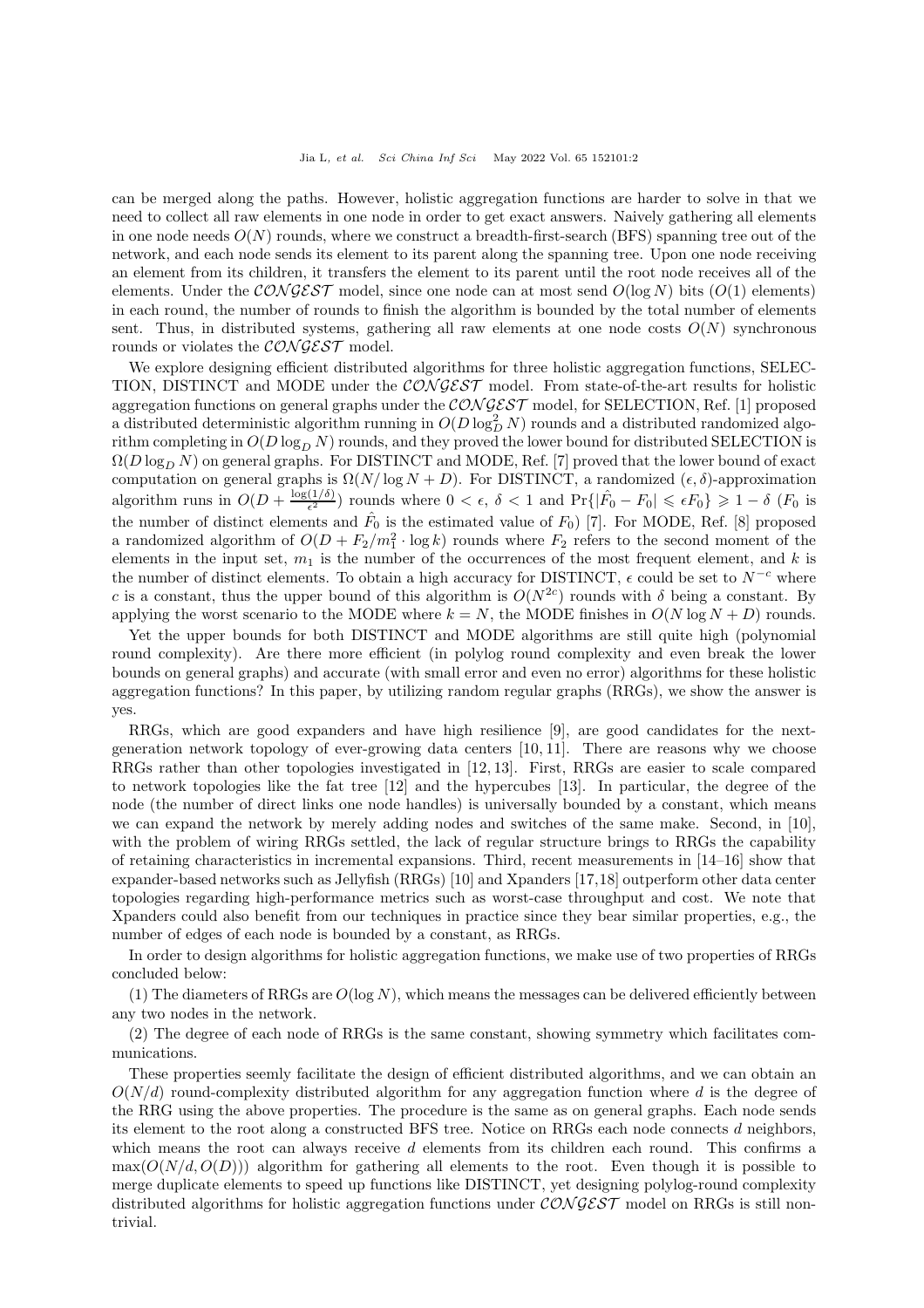#### Jia L, et al. Sci China Inf Sci May 2022 Vol. 65 152101:3

<span id="page-2-0"></span>

| Upper and lower bounds on general graphs |                                         |                            |
|------------------------------------------|-----------------------------------------|----------------------------|
| Functions                                | Upper bounds                            | Lower bounds               |
| <b>SELECTION</b>                         | $O(D \log_D N)$ [1]                     | $\Omega(D \log_D N)$ [1]   |
| <b>DISTINCT</b>                          | $O(N^{2c})$ [7] <sup>*</sup>            | $\Omega(N/\log N + D)$ [7] |
| <b>MODE</b>                              | $O(N \log N + D)$ [8]                   | $\Omega(N/\log N + D)$ [7] |
| All aggregation functions                | $O(N)$ (trivial method)                 | $-$ (trivial)              |
|                                          | Results on RRGs (random regular graphs) |                            |
| Functions                                | Existing algorithms                     | Our results                |
| <b>SELECTION</b>                         | $O(\log^2 N/\log \log N)$ [1]           | $\Theta(\log N)$           |
| <b>DISTINCT</b>                          | $O(N^{2c})$ [7] <sup>*</sup>            | $O(\log^3 N/\log \log N)$  |
| MODE                                     | $O(N \log N)$ [8]                       | $O(\log^2 N \log \log N)$  |
| All aggregation functions                | $O(N/d)$ (trivial method)               |                            |

#### Table 1 Results on general graphs and random regular graphs

∗ Obtained by guaranteeing high probability  $1 - 1/N<sup>c</sup>$  of accuracy where c is a constant  $c > 0$ .

The crux to design low round complexity distributed algorithms for holistic aggregation functions is to increase parallelism without introducing heavy congestion owing to the increased communication. Specifically, we manage to divide the problem into small pieces and solve them individually and design techniques that coordinate communications to avoid congestion. To this end, we design three techniques as the building blocks, namely Pre-order Network Partition, Pairwise-independent Random Walk, and Random Permutation Delivery on RRGs, and devise our algorithms based on the techniques.

At the end of this section, we give a comparison between our results and previous results in Table [1](#page-2-0) to give readers a more perceptual intuition about the efficiency of our algorithms. By applying state-of-theart solutions to RRGs, SELECTION can be computed in  $O(\log^2 N/\log \log N)$  rounds, and the randomized algorithms for DISTINCT and MODE can finish in  $O(N^{2c})$  and  $O(N \log N)$  rounds, respectively. Note that the results for DISTINCT and MODE are both exact while the former results are approximate. Our algorithm for SELECTION is quadratically faster than the previous one, and our algorithms for DISTINCT and MODE are exponentially faster. All the results on RRGs break the lower bound obtained on general graphs.

The rest of the paper proceeds as follows. Section [2](#page-2-1) introduces the system model and problem definitions. Section [3](#page-3-0) describes and analyzes three basic techniques. Based on the techniques, Section [4](#page-6-0) proposes the distributed algorithms for SELECTION, DISTINCT, and MODE. Analysis regarding correctness, round complexity, and message complexity of the algorithms will be presented in Sections [5–](#page-11-0)[7,](#page-13-0) respectively. Section [8](#page-16-17) concludes this work and discusses future work.

## <span id="page-2-1"></span>2 System model and problem definitions

### 2.1 System model

The network is an undirected connected graph  $G = (V, E)$ , where V is the set of nodes, and E is the set of edges connecting nodes in the network. The diameter of  $G$ , which is the length of the longest shortest path of G, is denoted by D. Each node represents a processor, and the edges represent point-to-point connections under  $\mathcal{CONGEST}$  model, where computations are performed in synchronized rounds. A node can only directly exchange information limited to  $O(\log N)(N = |V|)$  bits with its neighbors. Nodes can perform local computations and decide what to exchange in the next round. For all algorithms, only one node is required to report the correct answer. Nevertheless, a broadcast suffices for all nodes reporting the answer. Each node's local computation time is neglected, and we mainly focus on the round complexity metric which indicates the maximum number of synchronous rounds needed to complete a distributed algorithm for any node. We also analyze the message complexity, i.e., the total number of sent messages of all nodes in our algorithms.

## 2.2 Problem definitions

Assuming each node  $v \in V$  holds one numeric element of  $O(\log N)$  bits, forming a set S. We give the definitions of our problems distributed SELECTION, distributed DISTINCT and distributed MODE on set S below.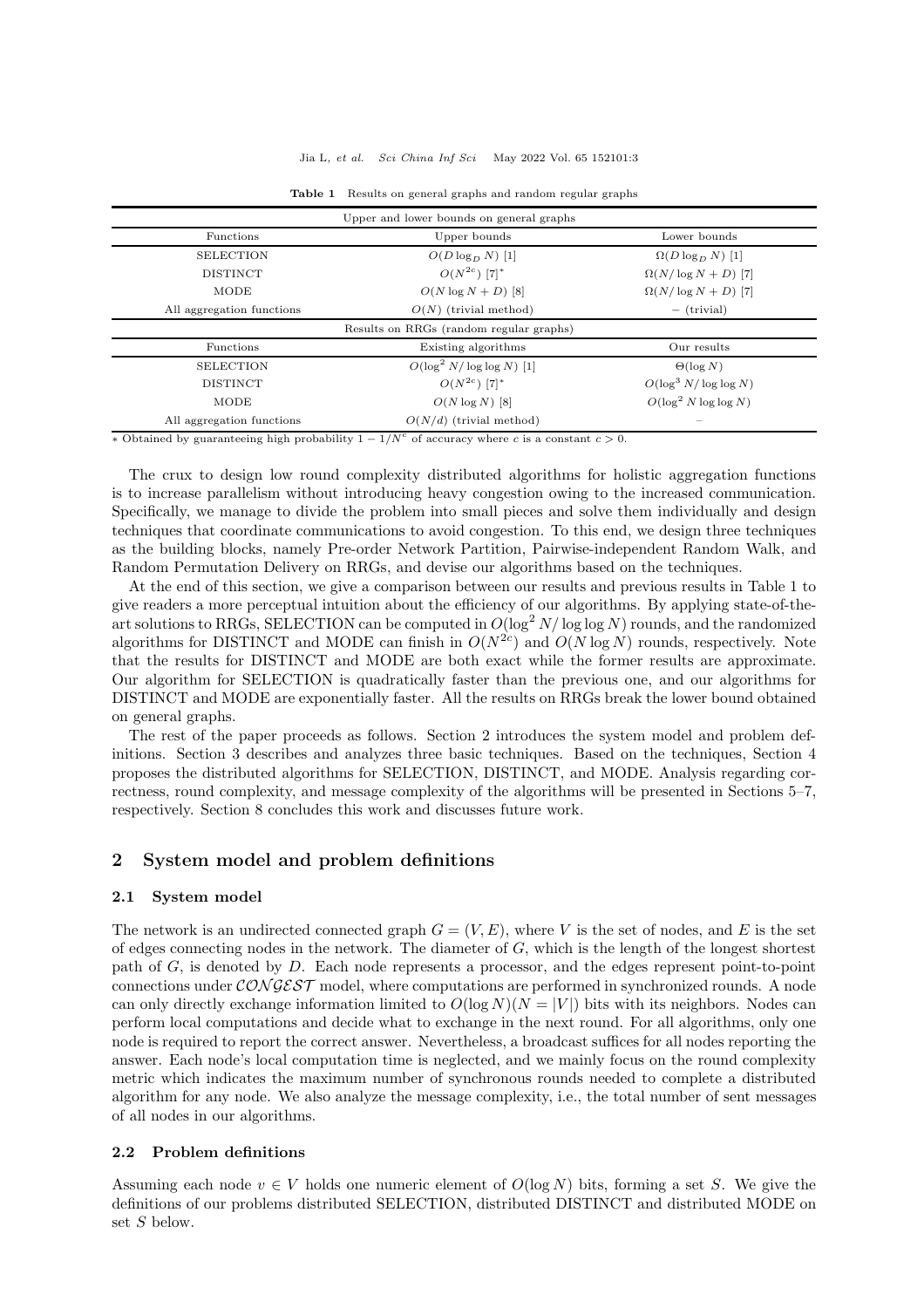<span id="page-3-1"></span>

Jia L, et al. Sci China Inf Sci May 2022 Vol. 65 152101:4

Figure 1 Relationships between our ideas, techniques and algorithms.

<span id="page-3-2"></span>

Figure 2 Computing the order by broadcast and convergecast. The sizes of subtrees are computed by convergecast. Then labels are assigned in a top-down manner.

**Definition 1** (Distributed SELECTION). For a distributed stored set  $S$  and an element  $k$ , the distributed SELECTION problem is to find the k-th largest (smallest) element in S under the  $\mathcal{CONGEST}$ model.

Definition 2 (Distributed DISTINCT). For a distributed stored set S, the distributed DISTINCT problem is to find the count of distinct elements in S under the CONGEST model.

**Definition 3** (Distributed MODE). For a distributed stored set  $S = \{s_1, \ldots, s_N\}$ , we denote  $m_i$  as the number of occurrences of  $s_i$  in S. The distributed MODE problem is to find the element  $s_i$  with the maximum  $m_i$  where  $1 \leq i \leq N$  under the  $CONGEST$  model.

## <span id="page-3-0"></span>3 Basic techniques

In this section, we will give a detailed illustration and analysis of the techniques. Figure [1](#page-3-1) outlines the relationship between the techniques and three proposed algorithms. In the SELECTION algorithm, we use Pre-order Network Partition and Pairwise-independent Random Walk. As for the algorithms for DISTINCT and MODE, they both benefit from Pre-order Network Partition and Random Permutation Delivery. Note that we assume the network is based on RRGs in the techniques. We place some of the proofs in Appendix.

## 3.1 Pre-order Network Partition

Pre-order Network Partition divides the network into groups of nodes where sub-problems can be solved individually. It enables high parallelism for three holistic aggregation functions. We denote  $k$  as the number of groups the network is partitioned into. Pre-order Network Partition conducts in two phases — label and group.

In the label phase, firstly, an  $O(D)$  rounds distributed breadth first search (BFS) generates a spanning tree out of the network. Next, we assign labels to each node in a top-down manner. We assign a label range  $(1, N)$  to the root, and then conduct a second BFS. Each node receives a label range from its parent. In each synchronous round, upon receiving the range, the node labels itself the left-most number of the range, and sends remaining labels to its children according to their sizes. After a second  $O(D)$ rounds, all nodes get their labels. We represent this procedure in Figure [2.](#page-3-2)

In the group phase, we mark each node its group number according to its label and the total number of groups. We note here that the supported algorithm decides the number of groups. We simply designate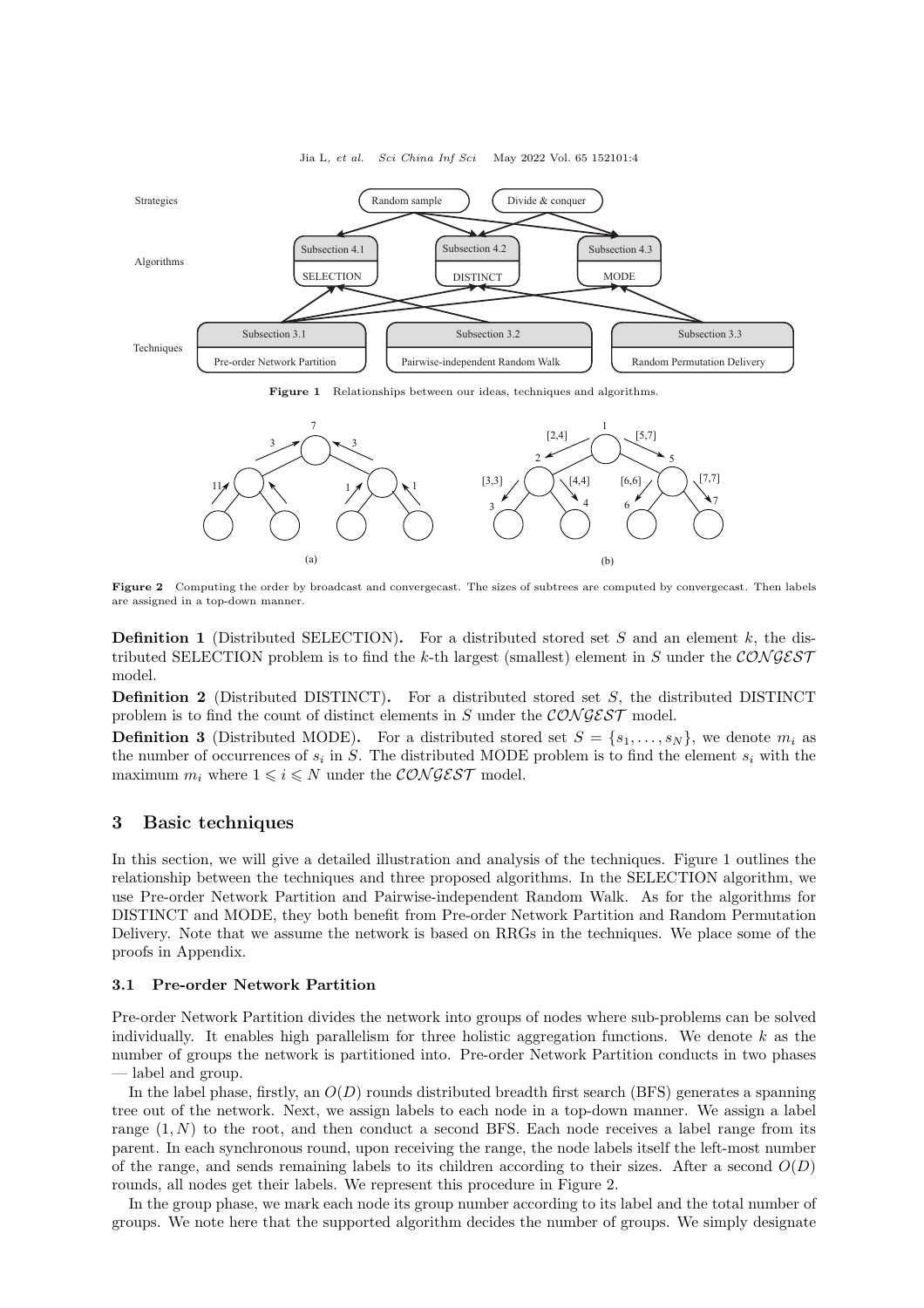node *i* to group  $\lfloor \frac{k \cdot i}{N} \rfloor$  to balance group sizes. Each node knows the labels of the nodes in the same group after the group phase.

In the following, we will prove that intra-group message delivery is efficient after partitioning. Lemma [1](#page-4-0) shows that each edge is only shared by no more than two groups and we prove it in [Appendix A.1.](#page-17-0)

<span id="page-4-0"></span>Lemma 1. Pre-order Network Partition divides the network into groups with every edge of the network being shared by no more than two groups.

Lemma [1](#page-4-0) indicates that each edge of the network is shared by no more than two groups, and thus efficient intra-group communications are guaranteed. As Pre-order Network Partition only involves BFS which finishes in  $O(D)$  rounds. Each node transmits  $O(1)$  messages in the whole process, indicating that the message complexity is  $O(N)$ .

**Theorem 1.** Each node of the network can be pre-order labeled and partitioned into groups in  $O(\log N)$ rounds with the message complexity of  $O(N)$ .

Proof. Pre-order Network Partition involves two phases. The label phase consists of two BFS which finishes in  $O(D)$  rounds. The label phase finishes when the second BFS in the label phase completes. Considering the diameter D of RRGs is  $O(\log N)$ , the round complexity of Pre-order Network Partition is  $O(\log N)$ . The BFS conducted in the label phase only requires each node to send  $O(1)$  messages in total. This suggests the message complexity of Pre-order Network Partition is  $O(N)$ .

## 3.2 Pairwise-independent Random Walk

We propose Pairwise-independent Random Walk to mix elements in the network, and thus enable uniform sampling in the SELECTION algorithm. Pairwise-independent Random Walk highly inherits from the standard random walk. In the following, we denote the degree of RRGs as d.

Assume adjacency matrix  $G_{(i,j)}$  presents the given graph  $G = (V, E)$  where each entry encodes whether two nodes i and j are connected. Algorithm [1](#page-4-1) outlines this procedure. Node i has a probability of  $1/d$ to try to swap its element with one of its neighbors. Only when two nodes both choose each other as the target they exchange their elements. This indicates that for one node, the probability of swapping its element with one of its neighbors is  $1/d^2$ , which suffices the pairwise-independent property as we prove in Lemma A1.

<span id="page-4-1"></span>

| Algorithm 1 Pairwise-independent Random Walk |  |
|----------------------------------------------|--|
|----------------------------------------------|--|

<sup>1:</sup> repeat  $O(\log N/(1 - \lambda_2))$  times do 2: for each node  $u$  in the network  $\bf{do}$ 

8: end repeat

The transition matrix of our random walk is

$$
M = (G/d)/d + (1 - 1/d)I,
$$

where  $I$  is an identity matrix.

Then we analyze the mixing time based on this random walk that focuses on the moving of every single element and each pair of elements instead of analyzing a random walk of all elements which has a state space of n!. The rationale behind is that after the mixing time is deducted, the positions of all elements and all pairs of elements will be uniformly distributed in the network, i.e., the corresponding random walk converges to a stationary state of uniform distribution. Specifically, we deduce the number of rounds needed to reach the uniform distribution over all pairs  $(i, j) \in V \times V$  which requires the following.

(1) The final position of each element is uniformly distributed over all nodes. (2) The final position of any two elements is uniformly distributed over all  $N(N-1)$  node pairs.

The final position of each element must be uniformly distributed over all nodes because  $M$  is symmetric and stochastic which indicates that the stationary distribution is a uniform distribution.

We denote the transition matrix of a pair of nodes as  $M_2$  which is thus an  $N^2 \times N^2$  matrix, and each entry of  $M_2$ ,  $(M_2)_{(p,q),(r,s)}$  is the probability of two elements located at p and q going to r and s after one

<sup>3:</sup>  $u$  randomly chooses a neighbor  $v$ :

<sup>4:</sup> if v also chooses  $u$  do

<sup>5:</sup>  $u$  and  $v$  swap their numbers;

<sup>6:</sup> end if 7: end for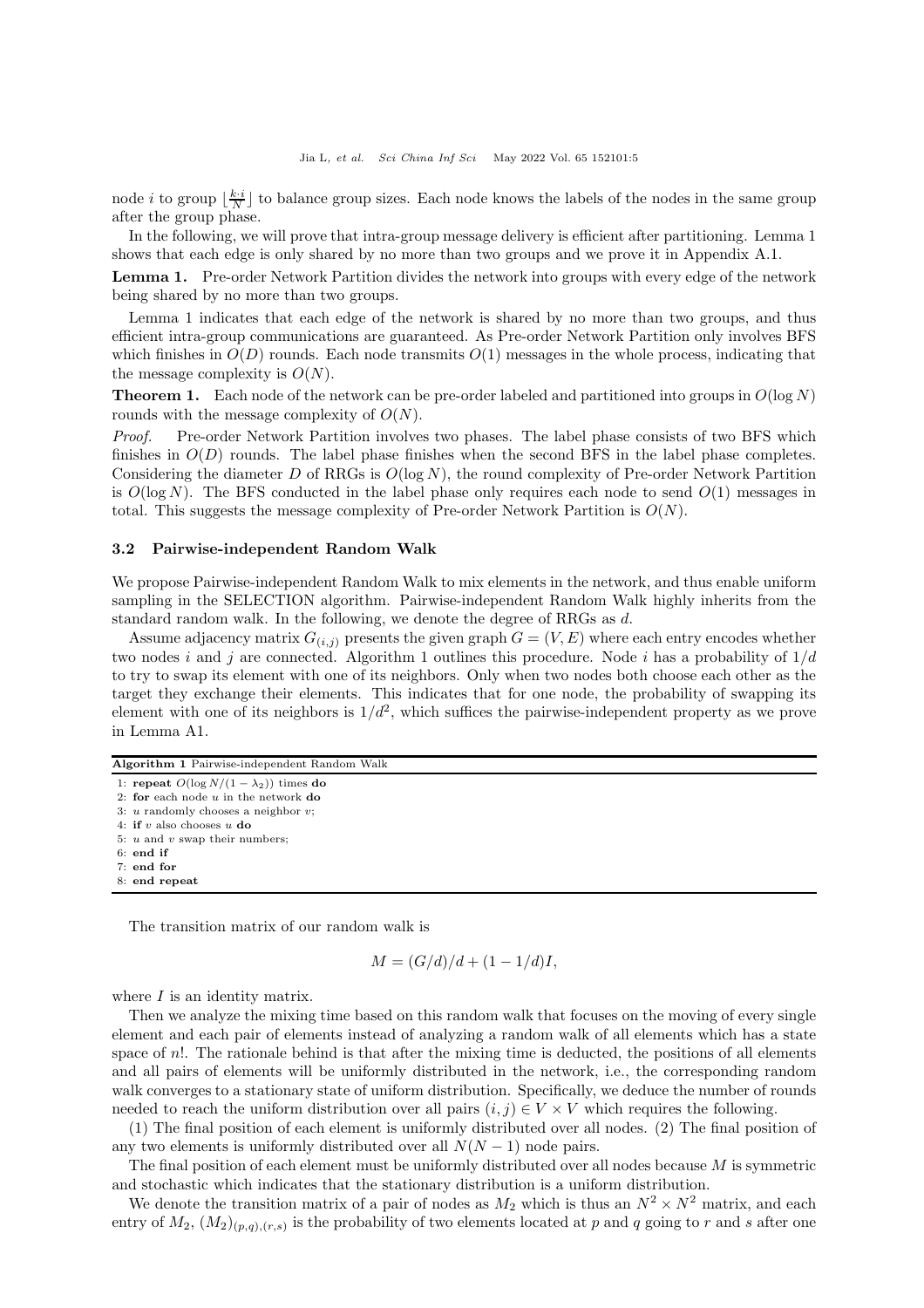step respectively. We compare  $M_2$  with the transition matrix  $\tilde{M_2}$  when the elements are truly pairwise independently moving. We can see  $\tilde{M}_2$  is obtained by taking the Kronecker product of M:

$$
(\tilde{M_2})_{(p,q),(r,s)} = M_{(p,r)} \otimes M_{(q,s)}.
$$

<span id="page-5-0"></span>For a random walk with uniform distribution as its stationary state, the mixing time (the rounds needed to converge to the stationary state) depends on the eigenvalue gap (the difference between the largest and the second largest eigenvalue). If it is a constant, the distribution of the positions of the number converges towards uniform distribution exponentially faster [\[19\]](#page-16-18). We denote  $\lambda_2$  as the second largest eigenvalue of M. The mixing time can be concluded in Theorem [2](#page-5-0) with the proof in Appendix A.2. **Theorem 2.** After  $t = O(\frac{\log N}{(1-\lambda_2)/d})$  steps of the Pairwise-independent Random Walk, the statistical distance between the distribution of the position of elements  $D_t$  and the uniform distribution over all pairs  $\{(i, j) \in V \times V | i \neq j\}$  is

$$
\frac{1}{2}\sum_{i\neq j}\left|(D_t)_{(i,j)}-\frac{1}{N(N-1)}\right|=O(\epsilon),
$$

where  $\epsilon$  is a positive value depending on  $t$  ( $0 < \epsilon < 1$ ).

**Theorem 3.** After  $t = O(\frac{d \log N}{(1-\lambda_2)})$  steps of the Pairwise-independent Random Walk, the message complexity is  $O(\frac{dN \log N}{(1-\lambda_2)})$ . The message complexity to finish Pairwise-independent Random Walk is  $O(\frac{dN\log N}{(1-\lambda_2)})$ .

Proof. In each round, every node randomly picks one neighbor and sends one message to it. The algorithm completes in  $O(\frac{d \log N}{(1-\lambda_2)})$  rounds. So the total number of messages is  $O(\frac{d N \log N}{(1-\lambda_2)})$ .

It has been proved that the eigenvalue gap of a standard random walk on RRGs is  $\Omega(1)$  [\[9\]](#page-16-8), and the degree of RRGs is also a constant. Consequently, the eigenvalue gap of our random walk is a constant. We restate the round complexity and message complexity of the Pairwise-independent Random Walk on RRGs as below.

Corollary 1. After  $t = O(\log N)$  steps of the Pairwise-independent Random Walk, the statistical distance between the distribution of the position of an element  $D_t$  and the uniform distribution over all pairs  $\{(i, j) \in V \times V | i \neq j\}$  is

$$
\frac{1}{2} \sum_{i \neq j} \left| (D_t)_{(i,j)} - \frac{1}{N(N-1)} \right| = O(N^{-\alpha}),
$$

where  $\alpha$  is a constant, and the message complexity is  $O(N \log N)$ .

We conclude the Pairwise-independent Random Walk with a discussion about the gossip protocol [\[20\]](#page-16-19). Our technique achieves the pairwise-independency via a procedure of element swapping, which requires two adjacent nodes to choose each other in the same synchronous round. However, this swap procedure cannot be fulfilled in the gossip protocol where such an agreement cannot be established. As a consequence, gossip cannot be directly applied to our scenario.

### 3.3 Random Permutation Delivery

Random Permutation Delivery sends elements to different groups so that problems can be divided and conquered individually. The problem is how to efficiently coordinate the delivery of data flow. To understand the problem of how to deliver the packets, we observe two principles in our algorithms.

(1) The original group is divided into new groups. Each element knows which new group it should be sent to.

(2) It does not matter which specific node in the new group receives the element. Moreover, we want to randomize the destination to facilitate sampling operations that help reduce computations.

Based on the observations, we formulate the task of the Random Permutation Delivery as three stages and give an illustration in Figure [3.](#page-6-1)

(1) The first stage is to generate a random permutation. Each packet independently chooses an intermediate position randomly among all nodes and goes to it.

(2) In the second stage, each packet goes to a randomly chosen node in its destination interval which is also a group in our pre-order partition.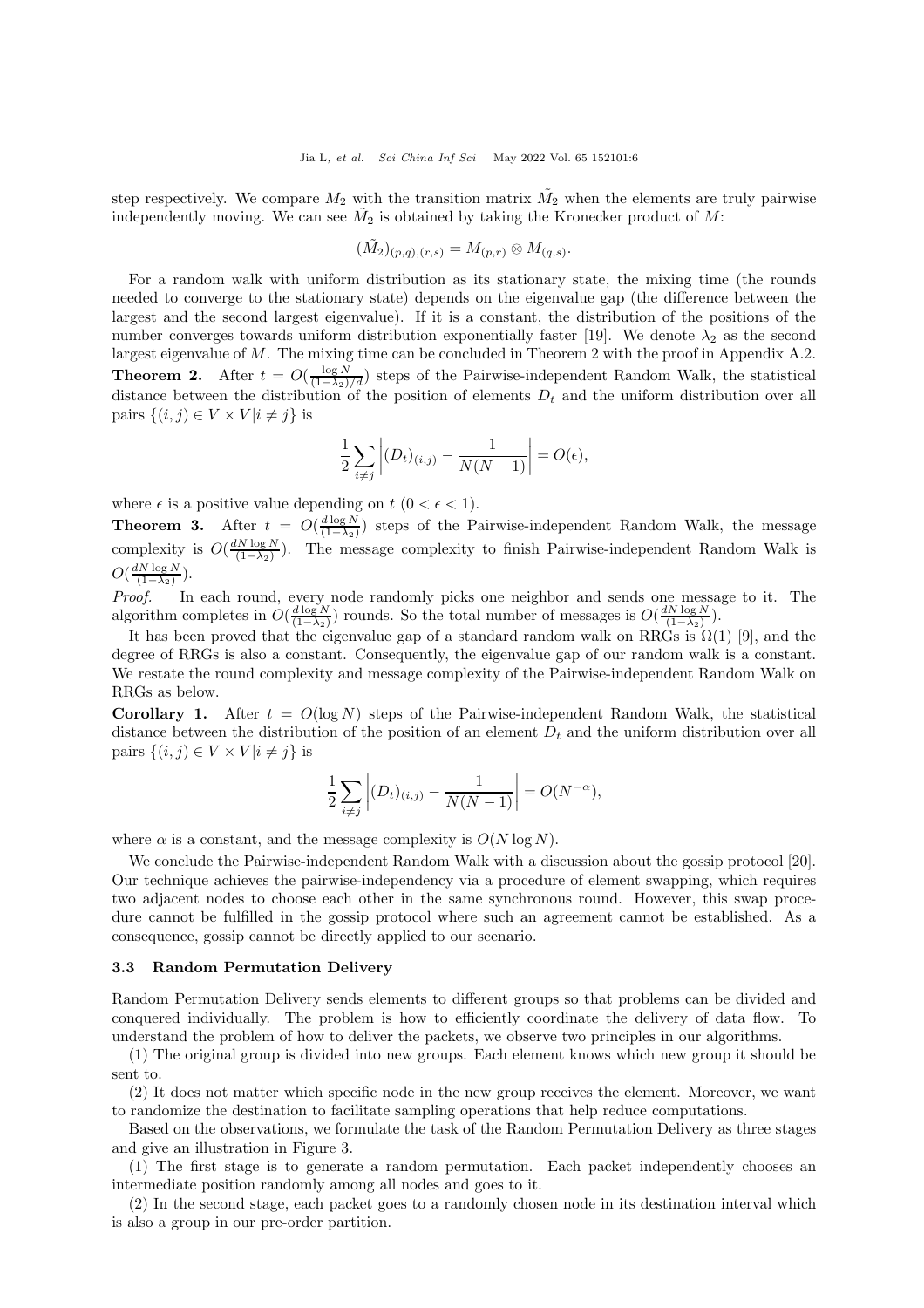Jia L, et al. Sci China Inf Sci May 2022 Vol. 65 152101:7

<span id="page-6-1"></span>

**Figure 3** Three stages delivery. Each packet belongs to a group  $B_i$  and needs to be sent to a node in  $[L_i, R_i]$ . In the first stage, it is sent to a random node in the network. In the second stage, it is sent to a random node in the destination group. In the third stage, the packets in a group are re-allocated so that each destination receives exactly one packet.

(3) The third stage is a balancing stage to ensure each node finally receives exactly one packet.

To achieve the delivery, we borrow a randomized online algorithm which exploits the shortest paths in the network to achieve packet delivery in  $O(C + D' + \log N)$  time from [\[21\]](#page-16-20), where C is the congestion of edges defined as the maximum number of packets transferred along one edge given the paths are the set of all shortest paths, and  $D'$  is the maximum length of the shortest paths of all pairs of nodes.

Theorem 4.18 in [\[22\]](#page-17-1) proved that the system congestion  $C_W$ , the maximum number of paths from the shortest paths system W (a set of  $N^2$  shortest paths through the graph) that pass through the same node, is  $O(N \log^2 N)$  in RRGs. We reformulate the result in [\[22\]](#page-17-1) as Theorem [4.](#page-6-2)

<span id="page-6-2"></span>**Theorem 4.** Assume  $O(N)$  independent packets need to be delivered and the *i*-th packet goes from  $u_i$  to  $v_i$ . Let P be the set of the shortest paths that connect  $u_i$  and  $v_i$ . Then the congestion C of P is  $O(C_W/N + \log N)$  with high probability if the random variables  $(u_i, v_i)$  are independent for each i and

$$
\sum_{i=1} \Pr[u_i = x \land v_i = y] = O(N^{-1})
$$

for any  $x, y \in V$ .

Theorem [4](#page-6-2) implies that routing randomly delivered packets need  $O(\log^2 N)$  rounds in RRGs, and we conclude Corollary [2.](#page-6-3)

<span id="page-6-3"></span>**Corollary 2.** On RRGs, the round complexity of the Random Permutation Delivery is  $O(\log^2 N)$  with high probability, and the message complexity is  $O(N \log^2 N)$ .

Proof. As proved, the number of rounds needed to finish the Random Permutation Delivery is  $O(\log^2 N)$ . The number of packets transmitted in one round is no more than the number of edges in the network, which means  $O(dN)$  messages transmitted in total in one round. So the message complexity is  $O(dN \log^2 N)$ .

Notice that on RRGs, d is a constant, so the message complexity of the Random Permutation Delivery is  $O(N \log^2 N)$ .

## <span id="page-6-0"></span>4 Algorithms

In this section, we introduce the procedures of three algorithms. To give readers a clear picture of how the algorithms work, instead of from each nodes' perspective, we describe our algorithms from the network's point of view, which consists of steps that can be translated directly into a set of techniques; those techniques are either widely used, e.g., BFS, convergecast and broadcast, or proposed by us (see Section [3\)](#page-3-0). When analyzing their round complexity, we explicitly detail how each step is translated into the techniques.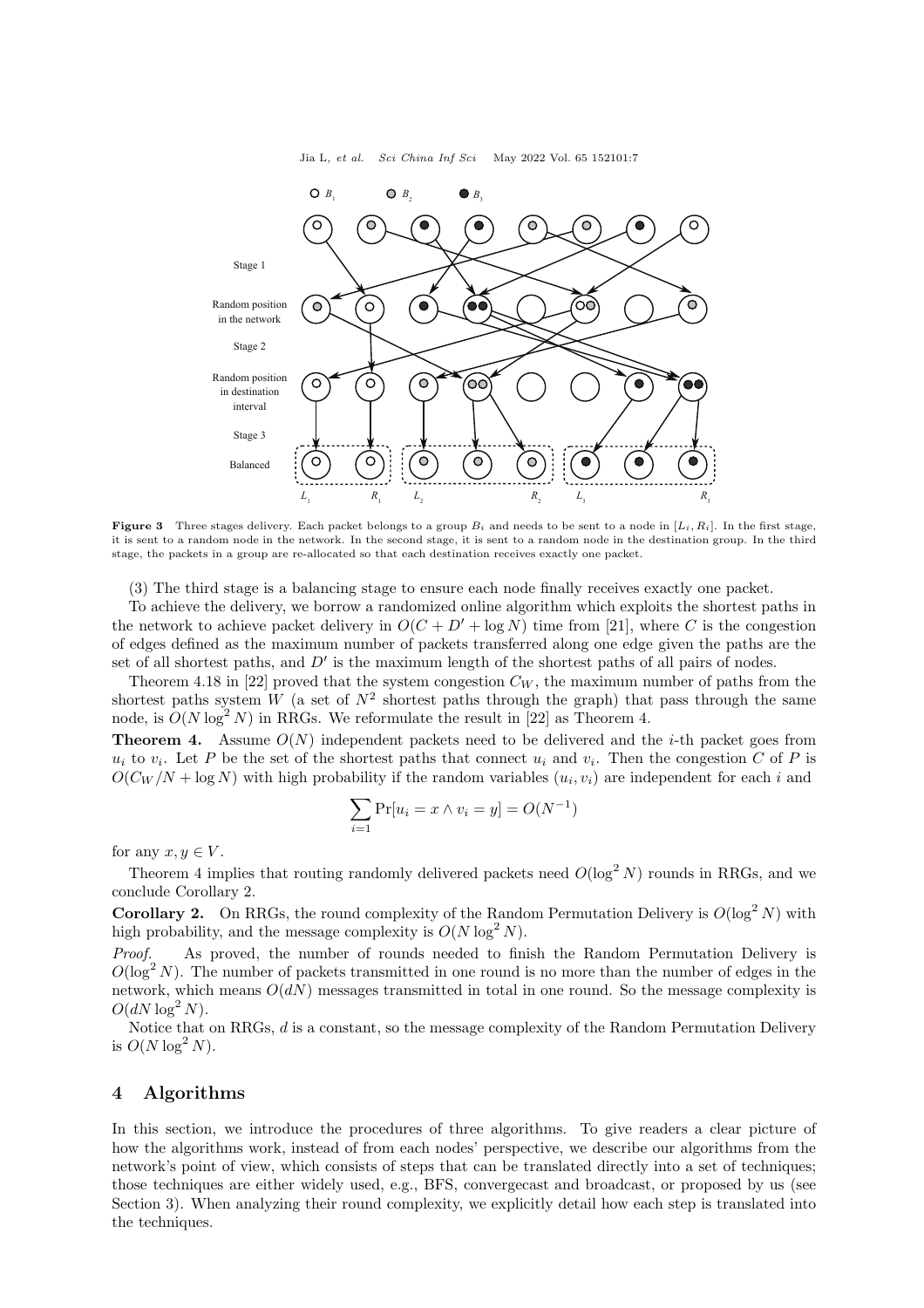### 4.1 Distributed SELECTION

In the distributed SELECTION problem, we want to find the  $k$ -th largest (smallest) element in a set S stored in a distributed network. We base our selection algorithm on the quick-selection algorithm. Without loss of generality, we assume the elements in set  $S$  are distinct. The quick-selection algorithm proceeds as follows. A candidate set I is initialized as  $S$ . In each iteration an element m is randomly chosen and its rank  $r_S(m) = |\{a \in S | a \lt m\}|$  is computed. If the rank is greater than k, discard the elements greater than  $m$  from  $I$ ; otherwise, discard the elements less than  $m$  from  $I$ . The algorithm terminates when  $|I| = 1$ .

In the procedure above, the candidate set shrinks at about half after each iteration, so the total number of iterations is  $O(\log N)$ . To reduce the iterations needed, in a distributed network, the crux is to sample more elements simultaneously. Ref.  $[1]$  sampled  $O(D)$  elements in one iteration and proposed an algorithm of round complexity  $O(D \log_D N + D)$ . We show there exists a positive constant c such that in each iteration we can sample  $N^c$  elements and sort them on RRGs, and thus reduce the number of iterations to  $O(1)$ .

In our algorithm for distributed SELECTION, we maintain  $L$  and  $H$  as the current lower and upper bounds of the k-th element, respectively, and update the candidates set  $I = \{a \in S | L \leq a \leq H\}$  in each round. Algorithm [2](#page-7-0) frames the procedure of the distributed SELECTION algorithm with a description as follows.

(1) Initialize lower bound L, upper bound H and candidate set I (line 2).

(2) Randomly sample a subset  $S_{\text{sample}}$  from I (line 4).

(3) Sort  $S_{\text{sample}}$ , and then shrink the candidate set I by updating L and H and update k (lines 5 and 6).

(4) If I is small enough, sort I and find the k-th element m, return m as the answer. Otherwise, go to Step 2 (lines 7 and 8).

### <span id="page-7-0"></span>Algorithm 2 SELECTION

1: Input set  $S$ , a number  $k$ .

- 2: Set search range [L, H] initially to the minimum and maximum of the input set S, and candidate set  $I = S$ .
- 3: repeat
- 4: Randomly sample  $N^c$  elements from I as  $S_{\text{sample}}$ .
- 5: Sort  $S_{\text{sample}}$ .

6:  $L = \left(\frac{k_0}{|I|} |S_{\text{sample}}| - O(\sqrt{|S_{\text{sample}}|} \log N)\right)$ -th element of  $S_{\text{sample}}$ ;

 $H = \left(\frac{k_0}{|I|} |S_{\text{sample}}| + O(\sqrt{|S_{\text{sample}}|} \log N)\right)$ -th element of  $S_{\text{sample}}$ ;

```
k = k - |\{a \in S | a < L\}|, I = \{a \in S | L \leqslant a \leqslant H\}.
```
- 7: until  $|I| \leqslant N^c$ .
- 8: Sort  $I$ , return the  $k$ -th element as the answer.

In each iteration, we reduce the range of  $k$ -th element until the size of I is small enough so we can sort I directly. The problem is how to sort  $S_{\text{sample}}$  efficiently. Accordingly, we propose a sort routine where we estimate the rank of each element in  $S_{\text{sample}}$ .

Since we sample  $N^c$  elements in each iteration, which also represents  $N^c$  nodes, it is possible to use remaining nodes to estimate the ranks. We use all nodes in the network in the sort routine. The sort routine leverages Pre-order Network Partition to divide the network into  $O(N<sup>c</sup>)$  groups with each group of size  $O(N^{1-c})$ , and then estimates the rank of each sampled element in the corresponding group. For a good estimation, we would like a uniform distribution of elements in each group. Here we resort to Pairwise-independent Random Walk.

We frame our sort process with Figure [4](#page-8-0) and give an illustration with pseudocode in Algorithm [3.](#page-8-1)

- (1) Partition the network into  $|S_{\text{sample}}|$  groups (line 2).
- (2) Spread sampled elements in its own group (line 3).
- (3) Use Pairwise-independent Random Walk to mix all sampled elements (line 4).
- (4) Estimate the rank of each sampled element in its own group (line 5).

## 4.2 Distributed DISTINCT

In the distributed DISTINCT problem, we want to find the number of distinct elements in a set S stored in a distributed network. Applying the quick-sort principle and our techniques to the distributed DISTINCT problem, we propose a deterministic algorithm that efficiently solves distributed DISTINCT.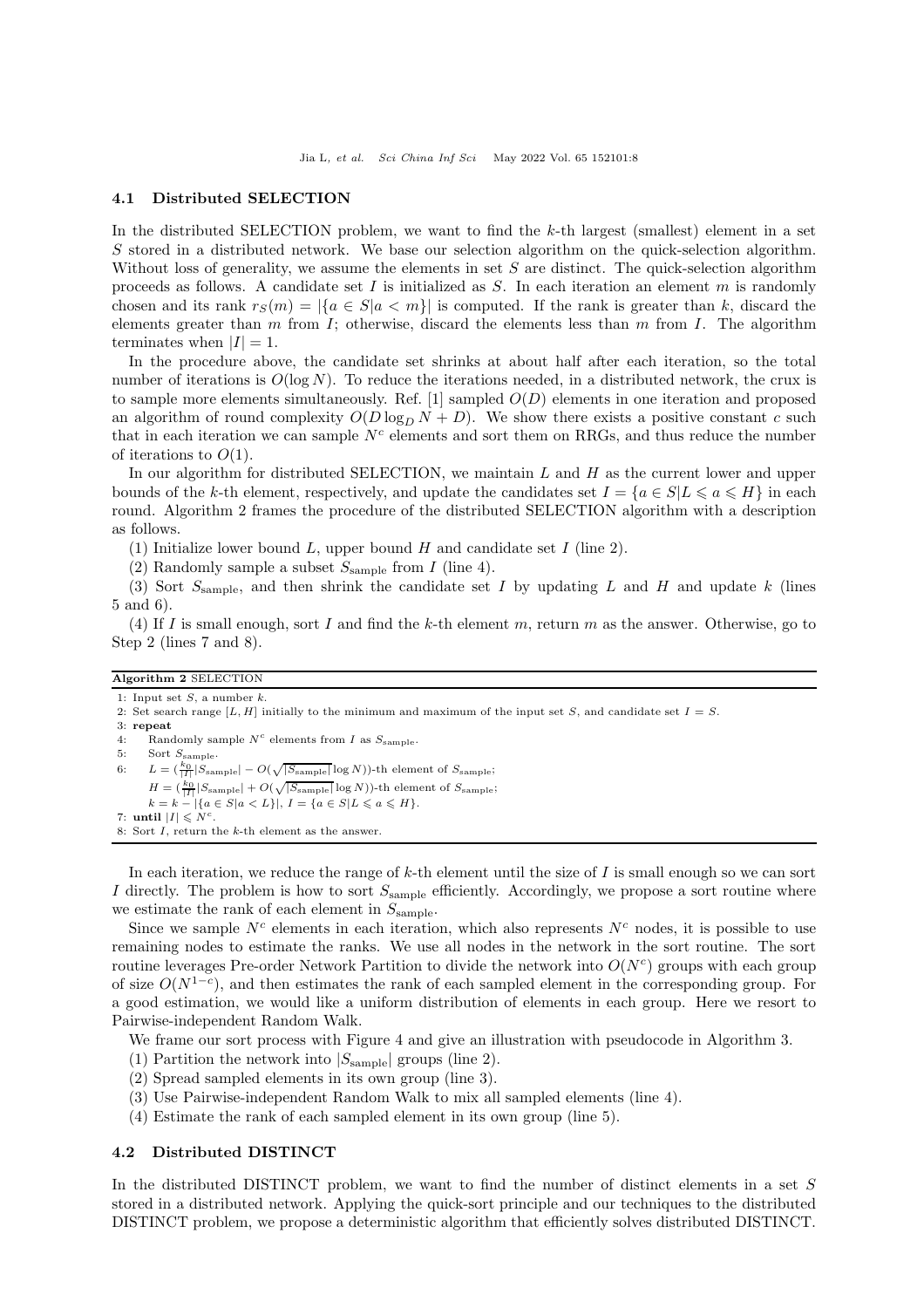

<span id="page-8-0"></span>

Figure 4 Sorting a sampled subset. The numbers are first shuffled in the network. Then the network is partitioned into 3 groups and each group is designated to a number. Each number distributes 5 copies of itself into the group. The copies are shuffled again, then all the copies are uniformly distributed. Finally, the rank of a number is estimated in the corresponding group.

### <span id="page-8-1"></span>Algorithm 3 SORT

1: Input sampled set  $S_{\text{sample}}$ .

- 2: Partition the network into  $|S_{\text{sample}}|$  groups.
- 3: Spread sampled elements in its own group.
- 4: Shuffle elements using Pairwise-independent Random Walk.
- 5: Estimate  $r_{S<sub>sample</sub>}(s) = (r_g(s)/|g|) \cdot (N/l)$  in groups, where  $r_g(s)$  is the rank of s in group g, l is the number of copies distributed to each group.

Specifically, we randomly sample a set of elements from  $S$  and divide  $S$  into subsets according to sampled elements. Then we apply the same procedure to the subsets recursively. During this process, we discard elements that are equal to sampled ones and count them in the result. Finally, we collect the sub-results from bottom to top.

The three phases of our algorithm are the following, with an example illustrated in Figure [5.](#page-9-0)

(1) Sample phase (line 3): Randomly pick l elements from S and denote them as  $S_{\text{sample}} = \{s_0, s_1, \dots, s_l, s_{l+1}\}\$  where  $s_0 = -\infty$  and  $s_{l+1} = \infty$ .

(2) Divide phase (lines 5 and 6): Broadcast  $S_{\text{sample}}$  to all nodes, and divide S into  $l + 1$  subsets with regard to the values of elements. Then each element goes to its sub-group via the Random Permutation Delivery. The elements in subset  $I_i$  satisfy  $s_{i-1} \leq x \leq s_i, x \in I_i$ .

(3) Combine phase (lines 7–9): Sum up the results gathered from sub-groups with the number of distinct elements in the sampled elements together, and return the sum to the group leader.

We give the pseudocode of our algorithm for distributed DISTINCT in Algorithm [4.](#page-9-1)

## 4.3 Distributed MODE

In the distributed MODE problem, we want to find the most frequent element and its frequency in a set S stored in a distributed network. Note that if we just modify the Combine phase of the DISTINCT algorithm to compute a MAX function instead of SUM, we can devise an algorithm to solve distributed MODE in the same number of rounds. We will call this algorithm Simple MODE in the following. However, we can develop a more efficient MODE algorithm by analyzing what really happens when it comes to MODE.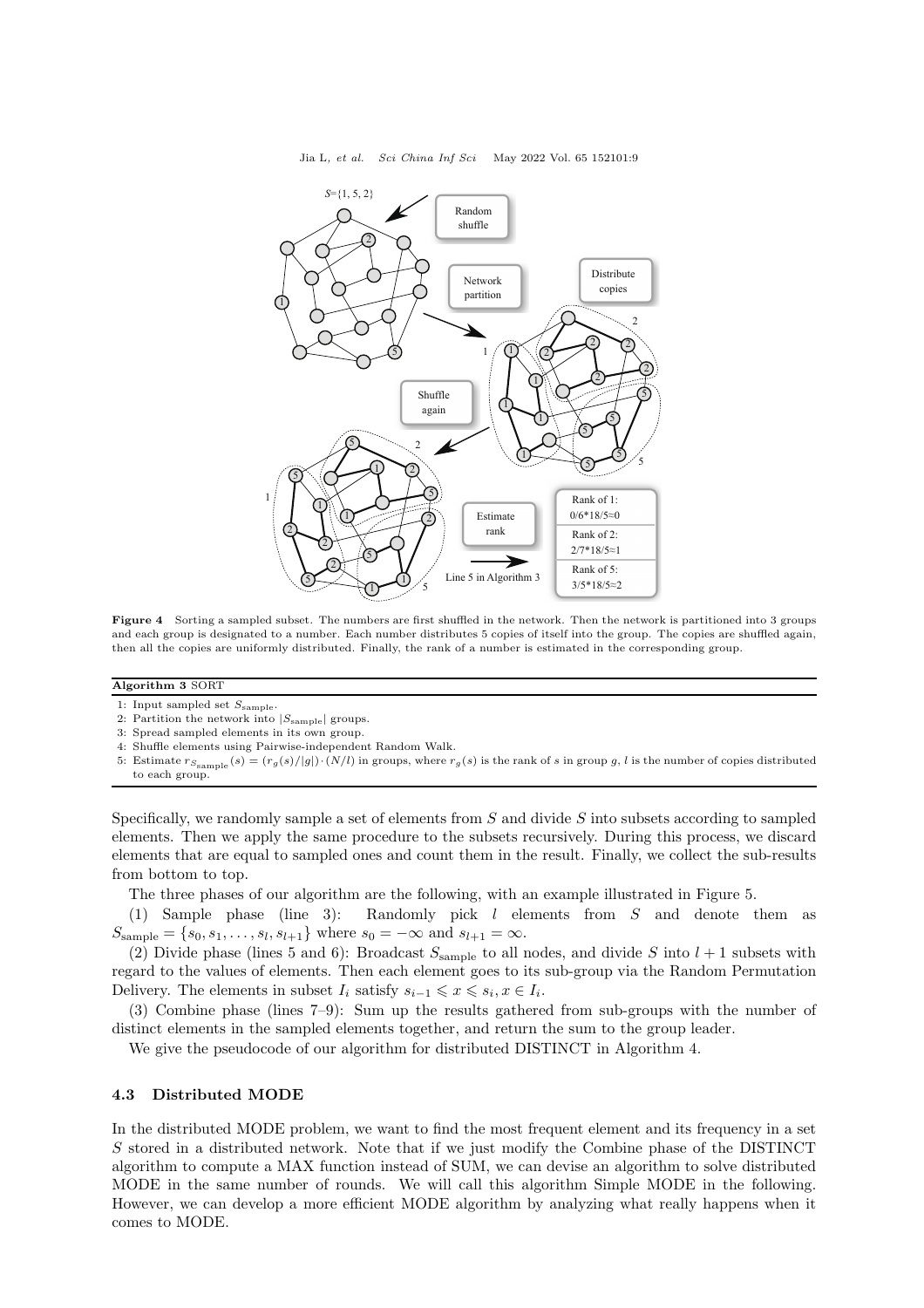Jia L, et al. Sci China Inf Sci May 2022 Vol. 65 152101:10

<span id="page-9-0"></span>

Figure 5 The procedure is shown from left to right. We first sample  $S_{\text{sample}} = 2,5$  out of S and broadcast them in the network (the numbers in the gray nodes). Each node computes the corresponding subset of its element. Discard the numbers in  $S_{\text{sample}}$ and deliver the remaining numbers into corresponding groups (in this example, we discard 2, 5). If the size of a group is greater than  $O(\log N)$ , run sample and divide phases recursively, otherwise we send the numbers of a group to one node and compute the DISTINCT locally. The bottom (right) returns the number of distinct numbers to the upper (left) level. The upper level adds this result by the number of distinct elements in  $S_{\text{sample}}$ . In this example, sub-groups in the middle level need not be divided because they are small enough.

<span id="page-9-1"></span>Algorithm 4 DISTINCT

1: Input set  $S'$ , which is stored in a group of nodes.

2: if  $|S'| > O(\log N)$  then

- 3: Sample a set  $S_{\text{sample}}$  with size  $l = O(\log N)$  from S'.
- 4: Broadcast  $S_{\text{sample}}$  in the group.
- 5: Divide elements in S into at most  $l + 1$  subgroups according to their ranks in  $S_{\text{sample}}$ .<br>6: Compute DISTINCT in each subgroup.
- Compute DISTINCT in each subgroup.
- 7: Sum the results of all subgroups and the number of distinct elements and send it to the group leader.
- 8: else
- 9: Send all elements to one node and compute  $r$  locally.
- 10: end if 11: Return  $r$

We observe that either of two things will happen when we sample a subset  $S_{\text{sample}}$  from S and divide S into sub-groups.

(1) MODE m appears many times in the network. Then we have a good chance that  $S_{\text{sample}}$  contains m. We can find it out by estimating the frequencies of the elements in  $S_{\text{sample}}$ .

(2) MODE m appears only a few times in the network. In this case, we use a hash function  $H$  to break the problem into sub-problems.

We can see that either situation is related to the frequency of MODE, so we can design our algorithm by bounding the frequency of MODE denoted by a value M. Formally, we maintain an upper bound of M. M is decreased recursively until we reach the first case.

Initially, we set M to N. In each iteration, we divide the set S into  $l = O(\max\{N/(M\log N), 1\})$ groups  $g_1, g_2, \ldots, g_l$  using Pre-order Network Partition. Choose a hash function  $H : S \to \{1, 2, \ldots, l\}$ . Each element x computes  $H(x)$  and moves to the  $H(x)$ -th group by Random Permutation Delivery. After the delivery, each group is further partitioned into  $l_2 = O((N/l)^{c_2})$  blocks where  $c_2$  is a constant predefined. In each group, each block randomly picks one element and computes its frequency  $f_i$  in the block. Let f be the maximum frequency among the blocks. According to how large f is, the algorithm proceeds in two directions as introduced previously.

(1) If  $f \geq \Theta(M/l_2)$ , which indicates that MODE m may appear many times, we distribute the elements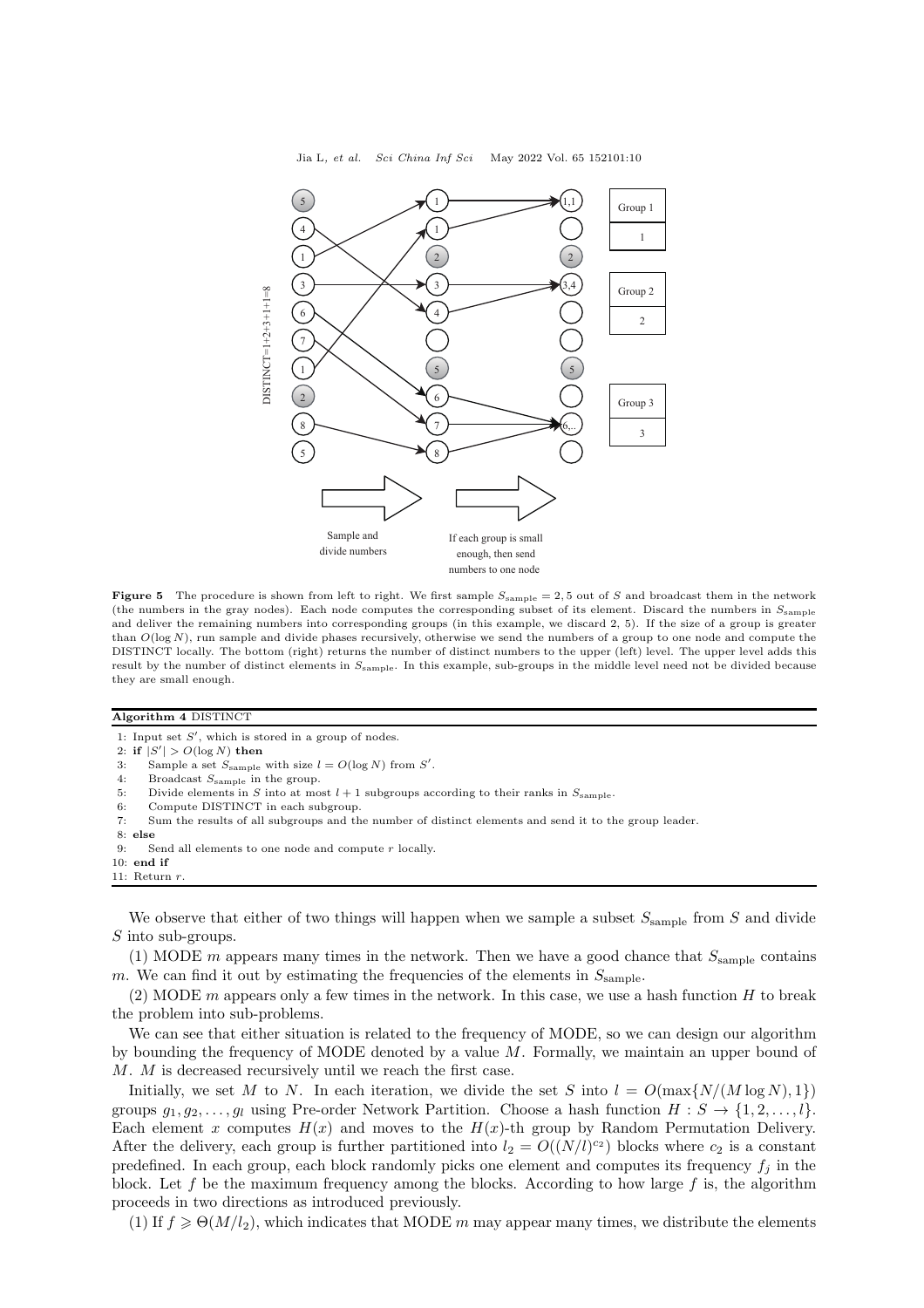<span id="page-10-1"></span>

#### Jia L, et al. Sci China Inf Sci May 2022 Vol. 65 152101:11

Figure 6 Computing MODE. As the upper bound of  $M$  shrinks, the number of groups to be partitioned increases. We terminate this procedure when at some stage the MODE is found out, or  $M$  is bounded small enough where we use Simple MODE (the same procedure as DISTINCT) in each group.

with frequencies larger than  $\Theta(M/l_2)$  to all nodes in the same group and compute the exact frequencies of them. Report the element with the maximum frequency as MODE.

(2) If  $f \leq \Theta(M/l_2)$ , which indicates that MODE m only appears a few times, thus we need to adjust the upper bound of MODE. In this case, we set  $M = O(\max\{fl_2, N/(l \cdot l_2)\})$ .

When the upper bound  $M$  is small enough, we use simple MODE in each group to compute the exact MODE. At last, we combine our results from the groups. In the first case, the MODE has been computed at some level and the algorithm terminates. In the second case, each group runs the simple MODE algorithm at the bottom of the recursion. MODEs of groups are returned and combined to get the final answer. The pseudocode is outlined in Algorithm [5.](#page-10-0) We prove that our MODE algorithm is efficient both in round and message complexities in Section [7.](#page-13-0) We give an example of the second case in Figure [6.](#page-10-1)

## <span id="page-10-0"></span>Algorithm 5 MODE

1: Set  $M = N$ .

- 2: while  $M \geqslant O(\log^{O(1)} N)$  do
- 3: Set  $l = O(\max\{\frac{N}{M \log n}\})$ <br>4: Choose a hash funct  $\frac{1}{N}, 1\})$ .
- Choose a hash function  $H$  with range [1, *l*]. Divide the network into  $l$  groups using Pre-order Network Partition.
- 5: Each element x moves to  $H(x)$ -th group using the Random Permutation Delivery.
- 6: for each group do
- 7: Partition the group into  $l_2 = O((N/l)^{c_2})$  blocks where  $c_2$  is a positive constant.
- 8: Randomly sample one number and compute its frequency in the block.
- 

- if  $f \geqslant \Theta(M/l_2)$  then
- 12: Compute the exact frequency of those sampled numbers whose frequency exceeds  $\Theta(M/l_2)$ .
- 13: Return the maximum of exact frequencies and the corresponding element as MODE.
- <span id="page-10-2"></span>14: else
- 15: Set  $M = O(\max\{f \cdot l_2, \frac{N \log N}{l \cdot l_2}\}).$
- 16: end if
- 17: end while
- 18: Divide the network into  $l = O(\max\{\frac{N}{M \log N}, 1\})$  groups.

<sup>9:</sup> **end for** 10: Let  $f$  b 10: Let f be the maximum of all computed frequencies.<br>11: **if**  $f \ge \Theta(M/l_2)$  **then** 

<sup>19:</sup> Run the simple MODE algorithm in each group and compute the maximum frequency of returned elements.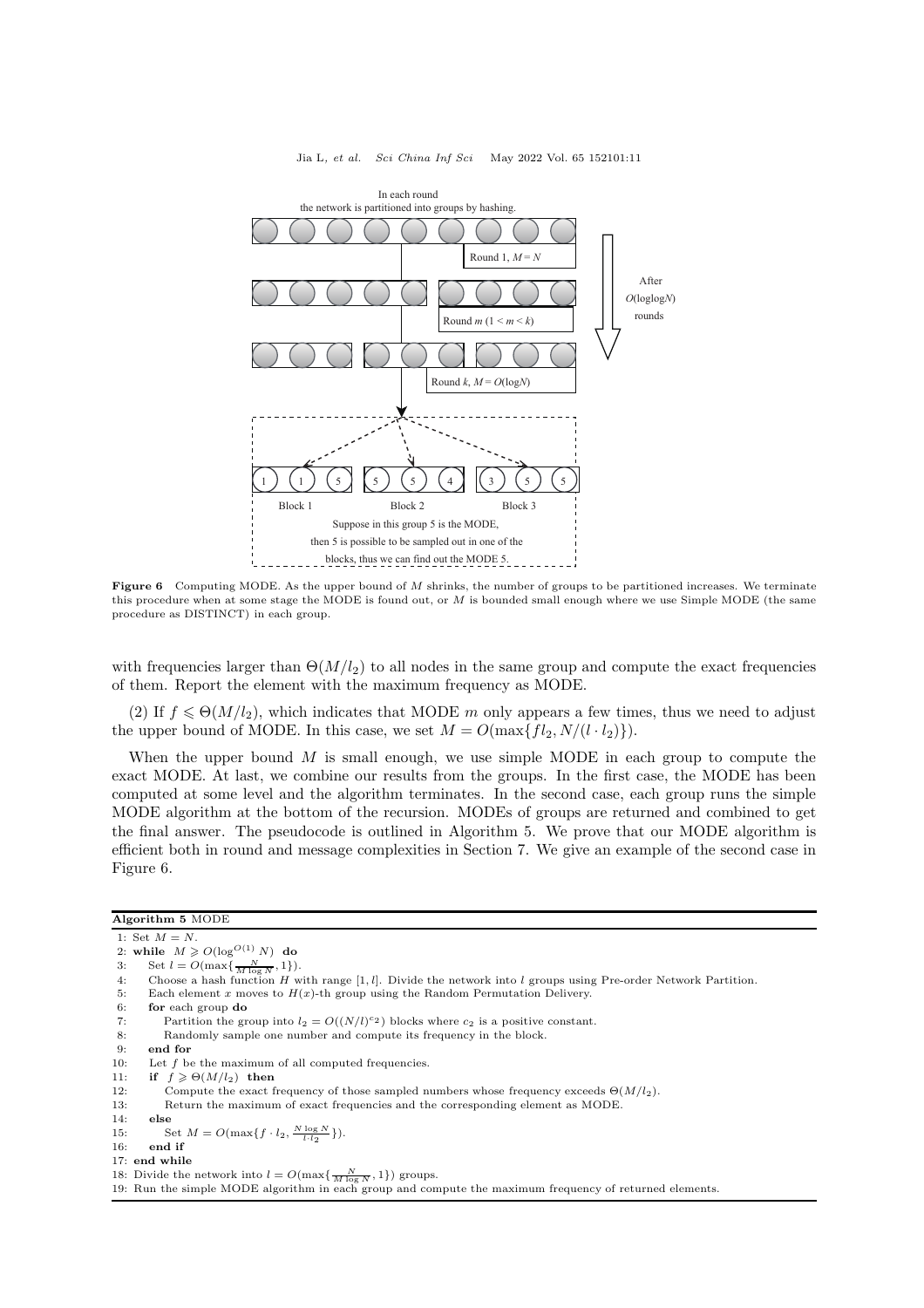## <span id="page-11-0"></span>5 Analysis of distributed SELECTION

#### 5.1 Correctness

We first give a conclusion that our algorithm for distributed SELECTION can compute an accurate result with high probability.

Lemma [2](#page-11-1) shows that in each round we have an accurate estimation of the ranks of sampled elements with high probability.

<span id="page-11-1"></span>**Lemma 2.** For each element s in the sampled subset  $S_{\text{sample}} \subset I$ , we define  $r_{S_{\text{sample}}}(s) = |\{a \in I\}|$  $S_{\text{sample}}|a \lt s|$ . After each sampled element s distributes  $l = O(N/|S_{\text{sample}}|)$  copies of itself into its group, we can estimate the rank of  $s$  in  $S_{\text{sample}}$  with high probability:

$$
r_{S_{\text{sample}}}(s) \approx \frac{r_g(s)}{|g|} \cdot \frac{N}{l},
$$

where  $r_g(s)$  is the rank of s in its group and |g| is the number of elements in the group of s. *Proof.* Let g also denote the set of elements in the group that s belongs to. Let  $X_i$  denote whether a copy of  $i \in S_{\text{sample}}$  that is smaller than s is shuffled to g. So the estimation of rank of s in  $S_{\text{sample}}$  is

$$
\tilde{r}_{S_{\text{sample}}}(s) = \frac{\sum_{i} X_i}{|g|} \cdot \frac{N}{l}.
$$

Let  $X = \sum_i X_i$ . After a Pairwise-independent Random Walk, the probability of every copy shuffled to g is  $E[X_i] = \frac{|g|}{N}$ , so we have

$$
E[X] = r_{S_{\text{sample}}}(s) \cdot l \cdot |g|/N.
$$

The variance of X is

$$
\text{Var}[X] = \sum_{i} \text{Var}[X_i] + \sum_{i \neq j} (\text{E}[X_i X_j] - \text{E}[X_i] \text{E}[X_j]).
$$

After the Pairwise-independent Random Walk, we have

$$
\mathcal{E}[X_i X_j] - \mathcal{E}[X_i] \mathcal{E}[X_j] = \epsilon + \frac{\binom{|g|}{2}}{\binom{N}{2}} - \left(\frac{|g|}{N}\right)^2 = O(N^{-1}),
$$

where  $\epsilon$  is a negligible quantity corresponding to the imperfectness of the random walk. So

$$
Var[X] = \sum_{i} Var[X_i] + O(N) = O(N).
$$

Then we prove with high probability that the deviation of  $\tilde{r}_{S_{\text{sample}}}(s)$  and  $r_{S_{\text{sample}}}(s)$  is bounded by 1/2. Suppose  $r_{S\text{\tiny sample}}(s)-\tilde{r}_{S\text{\tiny sample}}(s)\geqslant 1/2,$  we have

$$
X - \mathbb{E}[X] = \Omega\left(\frac{1}{2}(|g| \cdot l)/N\right) = \Omega(N^{1-2c}),
$$

where  $N^c$  is the number of sampled elements per round.

By Markov inequality, we have

$$
Pr[|X - E[X]| > \Omega(N^{1-2c})] \le \frac{Var[X]}{\Omega(N^{2-4c})} = O(N^{4c-1}).
$$

When c is small enough, the probability is  $N^{4c-1} \times N^{c} = o(1)$  by union bound. Every computed rank has an additive error smaller than  $1/2$  and we can find the exact rank by rounding  $r_{S<sub>sample</sub>}(s)$  $\lfloor \tilde{r}_{S_{\text{sample}}}(s) + 0.5 \rfloor$  w.h.p. (with high probability).

Let  $k_0 = k - |a \in S|$   $\le L$ . The k-th element in S will be the  $k_0$ -th element in I. Lemma [3](#page-12-0) proves that right lower bound and upper bound of the  $k_0$ -th element of I in each iteration are computed w.h.p.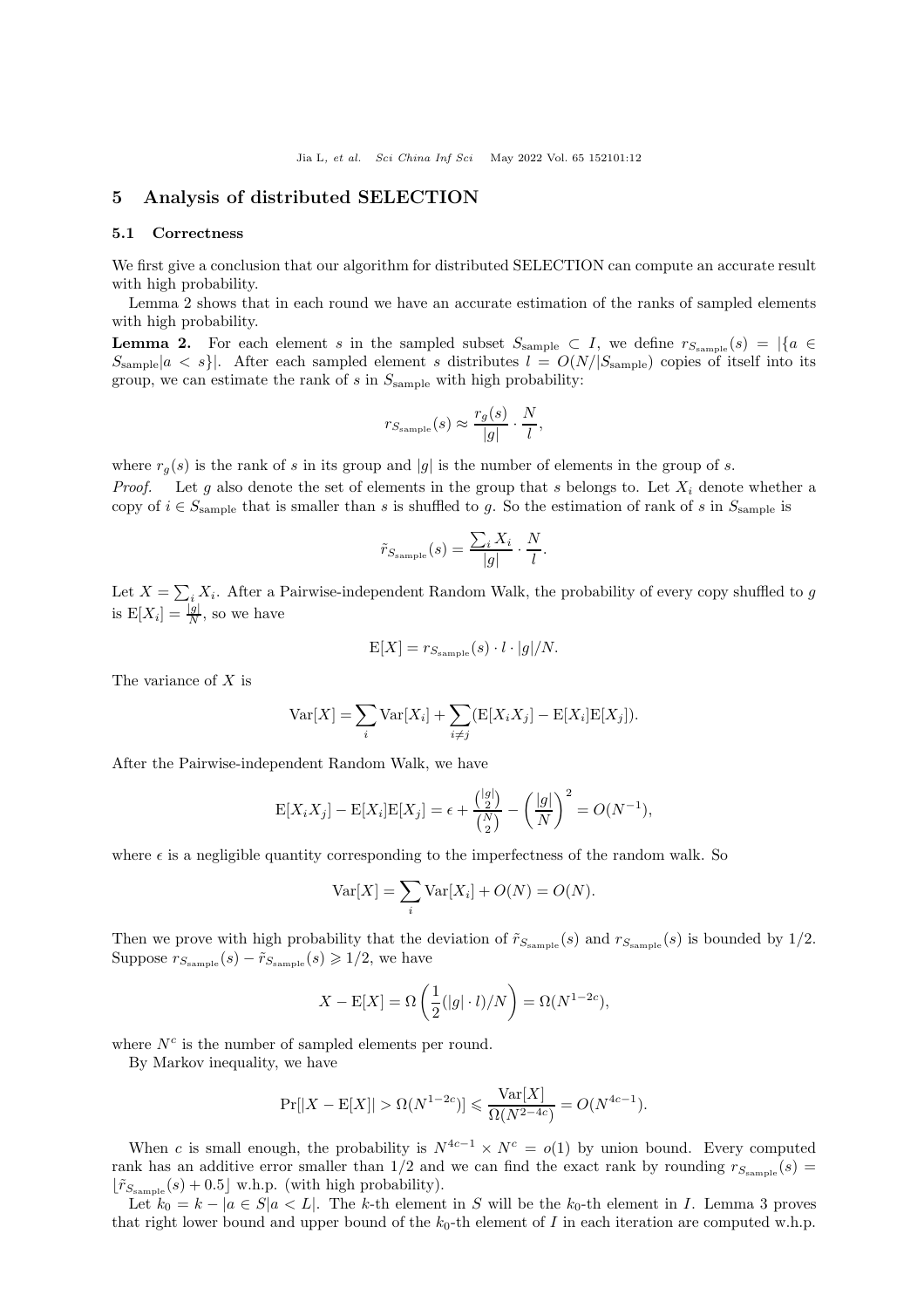<span id="page-12-0"></span>Lemma 3. In the SELECTION algorithm, with every element sampled with a predefined probability of  $p \approx |S_{\text{sample}}|/|I|$ , the rank of  $k_0$ -th element of I in  $S_{\text{sample}}$  is bounded by the interval

$$
\left[k_0 \frac{|S_{\text{sample}}|}{|I|} - O\left(\sqrt{|S_{\text{sample}}|} \log N\right), \quad k_0 \frac{|S_{\text{sample}}|}{|I|} + O\left(\sqrt{|S_{\text{sample}}|} \log N\right)\right],
$$

w.h.p.

*Proof.* Let t be the k<sub>0</sub>-th element in I. For each  $i \in S, i \lt t$ , we associate a random variable  $X_i$ indicating whether  $i \in S_{\text{sample}}$ . So the rank of t in  $S_{\text{sample}}$  is  $\sum_i X_i$ . By Hoeffding's inequality, we have

$$
\Pr\left[|X - \mathcal{E}[X]| \ge \Omega\left(\sqrt{|S_{\text{sample}}|} \log N\right)\right] \le 2 \exp\left(-2\frac{(\sqrt{|S_{\text{sample}}|} \log N)^2}{|S_{\text{sample}}|}\right) < 2 \cdot 2^{-2\log^2 N} \le O(N^{-\Omega(1)}).
$$

This implies that the rank of the  $k_0$ -th element in  $S_{\text{sample}}$  is bounded by the interval  $\left[k_0\frac{|S_{\text{sample}}|}{|S|}\right]$  $O(\sqrt{|S_{\rm sample}|}\log N), k_0\frac{|S_{\rm sample}|}{|S|} + O(\sqrt{|S_{\rm sample}|}\log N)] \text{ w.h.p.}$ 

## 5.2 Round complexity and message complexity

In the algorithm for distributed SELECTION, the size of candidate set in each iteration is narrowed by  $O(\sqrt{|S_{\text{sample}}|}/\log N) = O(N^{c/2}/\log N)$ , which means after a constant number of rounds, the range will be small enough (less than  $O(N<sup>c</sup>)$ ) as we conclude in Lemma [4.](#page-12-1)

<span id="page-12-1"></span>**Lemma 4.** The number of iterations needed to compute the k-th element of S is bounded by  $O(1)$ .

**Theorem 5.** Our algorithm for distributed SELECTION can compute accurate  $k$ -th element of set S in  $O(\log N)$  rounds with high probability with message complexity  $O(N \log N)$ .

Proof. In each iteration, the main work lies in the sort routine and the rank estimation. The sort routine leverages Pre-order Network Partition and Pairwise-independent Random Walk technique, which costs  $O(\log N)$  rounds. Estimating the rank in each subgroup also introduces  $O(\log N)$  rounds because a convergecast suffices to get all elements that are less (greater) than the estimated one.

Lemma [4](#page-12-1) indicates the number of iterations needed to finish the algorithm is  $O(1)$ . The round complexity of SELECTION is  $O(\log N)$ .

Pre-order Network Partition introduces  $O(N)$  messages in each iteration, and Pairwise-independent Random Walk transmits  $O(N \log N)$  messages in total in each iteration. The rank estimation involves a converge cast which is the same as Pre-order Network Partition. As there are  $O(1)$  iterations in total, the message complexity of the algorithm for SELECTION is  $O(N \log N)$ .

## 6 Analysis of distributed DISTINCT

## 6.1 Correctness

We prove that our algorithm can compute the correct result by induction.

Theorem 6. Our algorithm for distributed DISTINCT computes correct DISTINCT.

*Proof.* Suppose we can compute the DISTINCT of all groups with a size less than  $k$  accurately. When the size of a group is less than  $O(\log N)$ , the result is correct because DISTINCT is computed locally in the one leader node.

If the size of the group is less than  $k$ , the result must be correct. Otherwise, the group will be divided into  $l + 1$  groups with a size less than k. Correct results from the sub-groups are sent to the leader and combined with the sampled set, which suffices the correctness of the final result.

## 6.2 Round complexity and message complexity

We now show how quick our algorithm for distributed DISTINCT can achieve and analyze the message complexity by phases.

**Lemma 5.** The round complexity of each iteration of our algorithm for DISTINCT is  $O(\log^2 N)$ .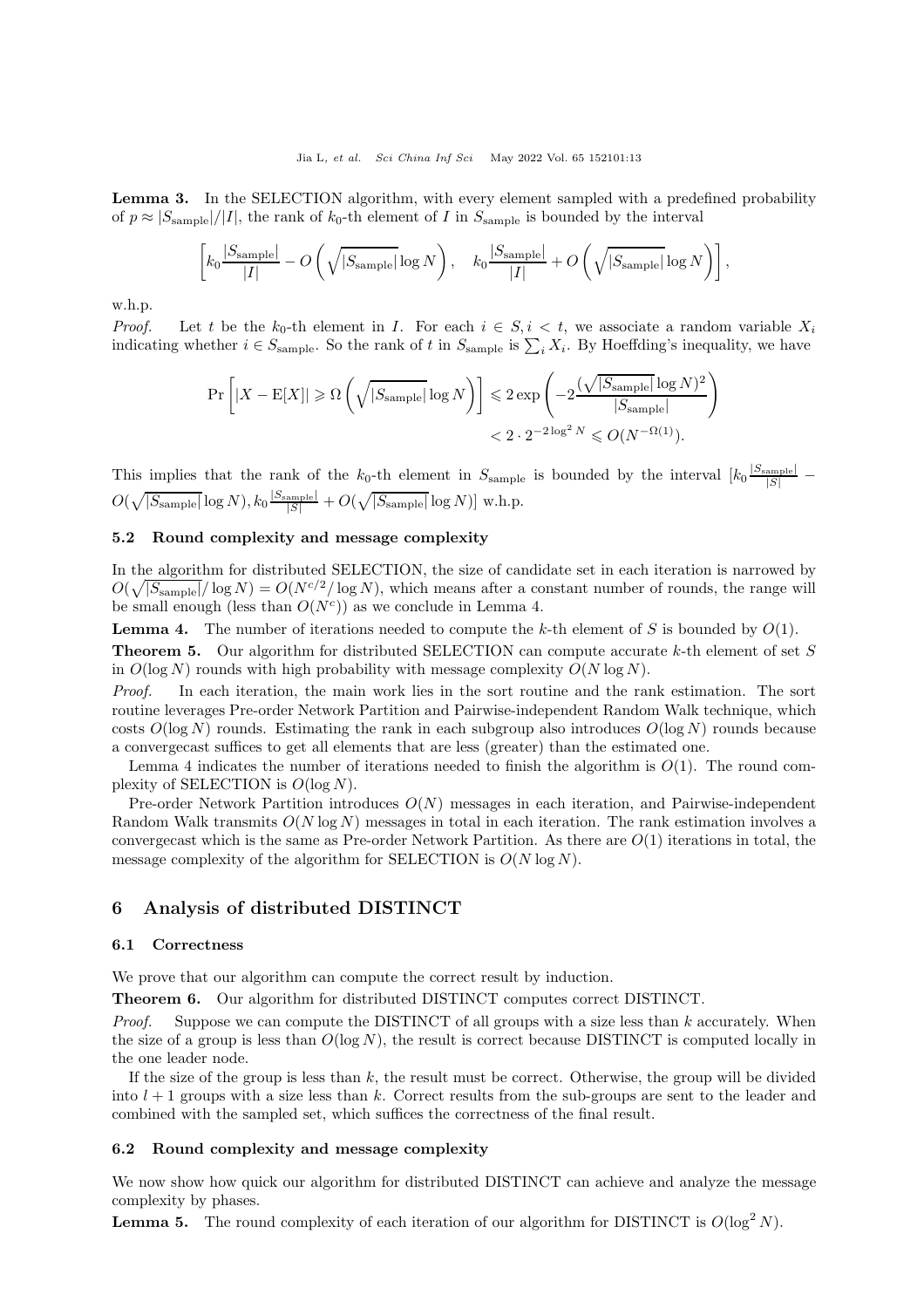*Proof.* Firstly,  $O(\log N)$  elements are sampled and broadcast inside a group. This procedure can be implemented using pipelining, which takes  $O(D + \log N) = O(\log N)$  rounds. Then Random Permutation Delivery is used to divide the problem and form sub-groups, which is proved to cost  $O(\log^2 N)$  rounds. Finally, results are sent to the leader, which takes at most  $O(D) = O(\log N)$  rounds.

In summary, each iteration of the algorithm needs  $O(\log^2 N)$  rounds to complete.

**Lemma 6.** The recursion depth of our algorithm for distributed DISTINCT is  $O(\log N/\log \log N)$ w.h.p.

*Proof.* We first prove that the size of a sub-group shrinks at least by  $O(\sqrt{\log N})$  on average. Consider a group g with N numbers and g is divided to  $g_i, 0 \lt i \lt l$  subgroups. Without loss of generality, we assume  $N > l = O(\log N)$ . Set s to the size of a sub-group and  $t = \Omega(N/\sqrt{\log N})$ . The probability that s is greater than t is

$$
\Pr[s \geq t] = \sum_{s \geq t} (N - s - 1) \frac{\binom{N - s - 2}{l - 2}}{\binom{N}{l}} \\
= \frac{(N - t - 1)\binom{N - t - 2}{l - 2}}{\binom{N}{l}} + \dots + \frac{(l + 1)\binom{l - 2}{l - 2}}{\binom{N}{l}} \\
\leq N^2 \left(\frac{l}{N - l}\right)^2 \left(\frac{N - t}{N}\right)^{l - 2}.
$$

Using the inequality  $(1 - a)^b \leq e^{-a(b-1)}$ , we get that

$$
\Pr[s \geq t] \leq N^2 \left( \frac{l}{N-l} \right)^2 e^{-\frac{t}{N}(l-3)} \leq 2^{-(l-3)/\sqrt{\log N}} \leq O(2^{-\Omega(\sqrt{\log N})}).
$$

Now define a good iteration as an iteration with every subgroup shrinks by more than  $\Omega(\sqrt{\log N})$ . Clearly, there are at most  $O(\log N/\log \log N)$  "good" iterations. Suppose there are totally  $m = \Theta(\log N/\log \log N)$  iterations to finish the algorithm. We bound the probability of at least  $m/2$ iterations is bad by

$$
P = \sum_{i=m/2}^{m} {m \choose i} \Pr[s \geq t]^i (1 - \Pr[s \geq t])^{m-i} \leq 2^m \Pr[s \geq t]^{m/2} = O(2^{-\Omega(\log^{1.5} N/\log \log N)}).
$$

Notice that this probability is  $O(N^{-\alpha})$  for any constant  $\alpha$ . By union bound, with high probability this kind of events never occur in the execution. Therefore, the recursion depth is  $O(\log N/\log \log N)$ .

**Theorem 7.** The round complexity of our algorithm for distributed DISTINCT is  $O(\log^3 N/\log \log N)$ w.h.p., and the message complexity is  $O(N \log^3 N / \log \log N)$ .

*Proof.* The recursive depth of the algorithm is  $O(\log/\log \log N)$  with each iteration costs  $O(\log^2 N)$ rounds as proved. The round complexity of the algorithm for DISTINCT is  $O(\log^3 N/\log \log N)$ .

In each iteration, Pre-order Network Partition and Random Permutation Delivery send  $O(N)$  and  $O(N \log^2 N)$  messages, respectively. The broadcast and converge procedure send  $O(N \log N)$  in total for  $O(\log N)$  elements are broadcast to the corresponding group. The message complexity for distributed DISTINCT is  $O(N \log^3 N / \log \log N)$  in total.

## <span id="page-13-0"></span>7 Analysis of distributed MODE

### 7.1 Correctness

For the correctness of our MODE algorithm, we have to address two failure cases below.

- (1) One group is over-populated by numbers with the same  $H(x)$ .
- (2) M is set below the real frequency of MODE.

**Theorem 8.** Set M to the current upper bound on the maximum frequencies and divide the network into  $l = O(\frac{N}{M/\log N})$  groups. Choose an independent hash function  $H : S \to \{1, 2, \ldots, l-1, l\}$ , and then the number of elements mapped to each group is  $O(N/l)$  with high probability.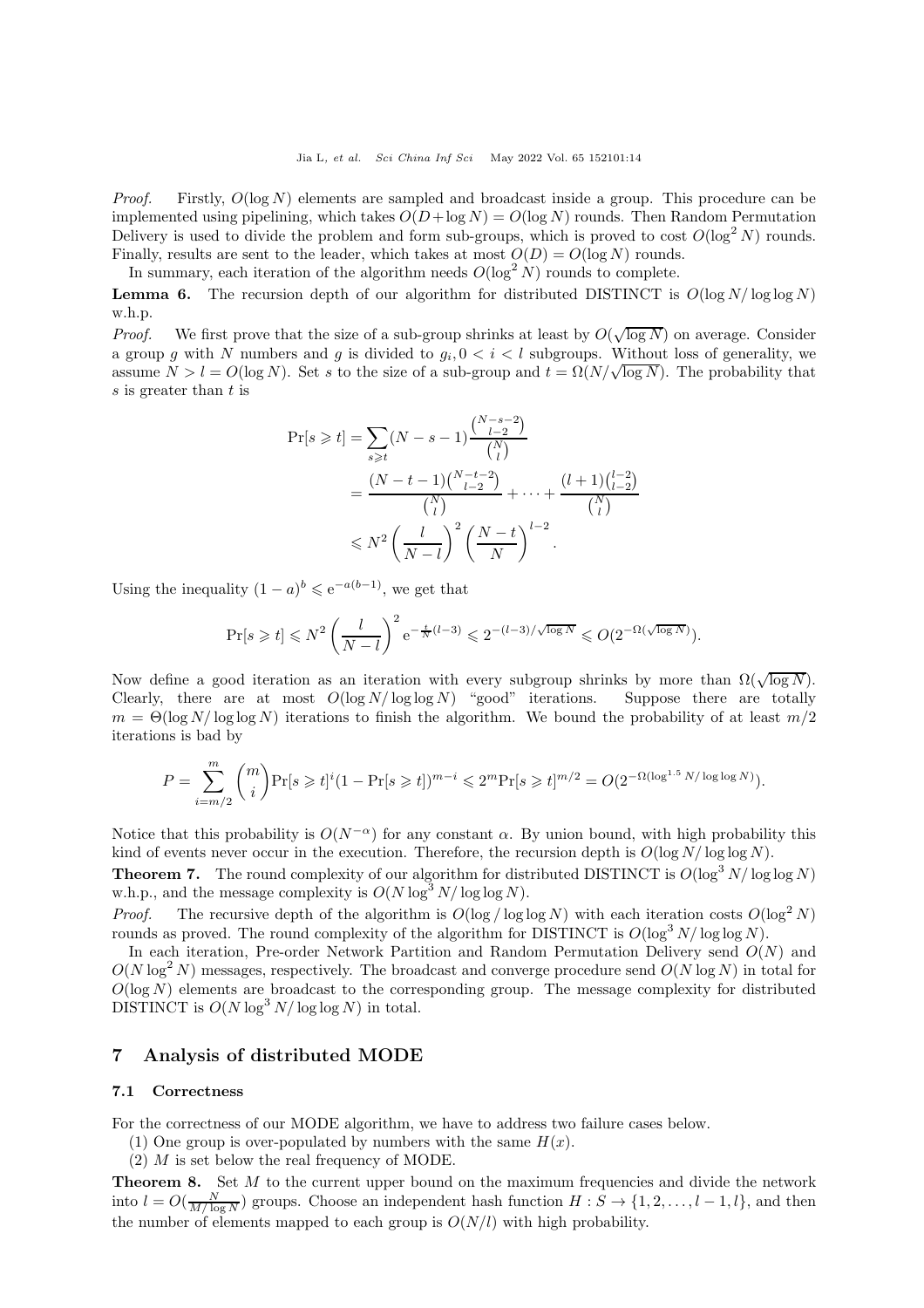*Proof.* For a group t, we define a random variable  $X_t$  on each element x, such that

$$
X_t = \begin{cases} \text{frequency}(x), & H(x) = t, \\ 0, & H(x) \neq t, \end{cases}
$$

where x is an element in S. Then the number of elements mapped to group t can be computed as  $\sum_{x} X_t$ and we have

$$
\mathbf{E}\left[\sum_{x} X_t\right] = \frac{N}{l}.
$$

Here we import a mathematical tool named Chernoff bound to help us for a further proof.

<span id="page-14-0"></span>**Theorem 9.** If n variables  $X_1, X_2, \ldots, X_n$  are independent and have range  $\{0, 1\}$ , their sum  $X = \sum_i X_i$ cannot be too far from the expectation. Concretely,

$$
\Pr[X > (1+\delta)\mathbb{E}[X]] < \left(\frac{e^{\delta}}{(1+\delta)^{1+\delta}}\right)^{\mathbb{E}[X]},
$$
  

$$
\Pr[X < (1-\delta)\mathbb{E}[X]] < \left(\frac{e^{-\delta}}{(1-\delta)^{1-\delta}}\right)^{\mathbb{E}[X]}.
$$

By setting  $\delta = \frac{\log N}{E[X]}$  in Theorem [9,](#page-14-0) we have the following.

**Corollary 3.** If n variables  $X_1, X_2, \ldots, X_n$  are independent and have range  $\{0, 1\}$ , we have

$$
\Pr[X > \mathcal{E}[X] + \log N] < O(1 - N^{-\alpha}),
$$
\n
$$
\Pr[X < \mathcal{E}[X] - \log N] < O(1 - N^{-\alpha}),
$$

where  $\alpha$  is a constant.

Since  $\frac{N}{l} = M \log N = \Omega(\log N)$ , and by Chernoff bound,

$$
\Pr[X \geqslant E[X] + \log N] \leqslant N^{-\alpha},
$$

we have

$$
\sum_{x} X_{t} = M \cdot O\left(\mathbb{E}\left[\sum_{x} X_{x}/M\right] + \log N\right) = M \cdot O\left(\frac{N}{lM} + \log N\right) = O(N/l)
$$

with high probability  $(1 - N^{\alpha})$ .

From the above analysis, we do not have to worry about over-populating a group. Notice that to simplify the presentation we assume that the hash function is fully independent. In order to avoid more distribution stages and fit in  $CONGEST$  model, we can invoke Newman's Theorem [\[23\]](#page-17-2) to reduce the length of the random bits to  $O(\log N)$ .

**Theorem 10.** M is the upper bound on the maximum frequency with high probability.

*Proof.* We have proved that each group contains  $O(N/l)$  elements with high probability. Each group is partitioned into  $l_2$  blocks, so each block has  $O(N/(l \cdot l_2))$  elements. Let  $Y_i$  indicate whether an element y is sampled in the *i*-th block. Without loss of generality, we assume that the frequency of y is  $\Omega(\frac{N \log N}{l \cdot l_2})$ . So

$$
Y_i = \begin{cases} 1, & y \text{ is sampled in the } i\text{-th block,} \\ 0, & y \text{ is not sampled in the } i\text{-th block.} \end{cases}
$$

If the maximum frequency  $M' > \Omega(\frac{N \log N}{l \cdot l_2})$ , we have

$$
E[P[Y_i = 1]] = M'/O(N/l) = \Omega(\log N/l_2).
$$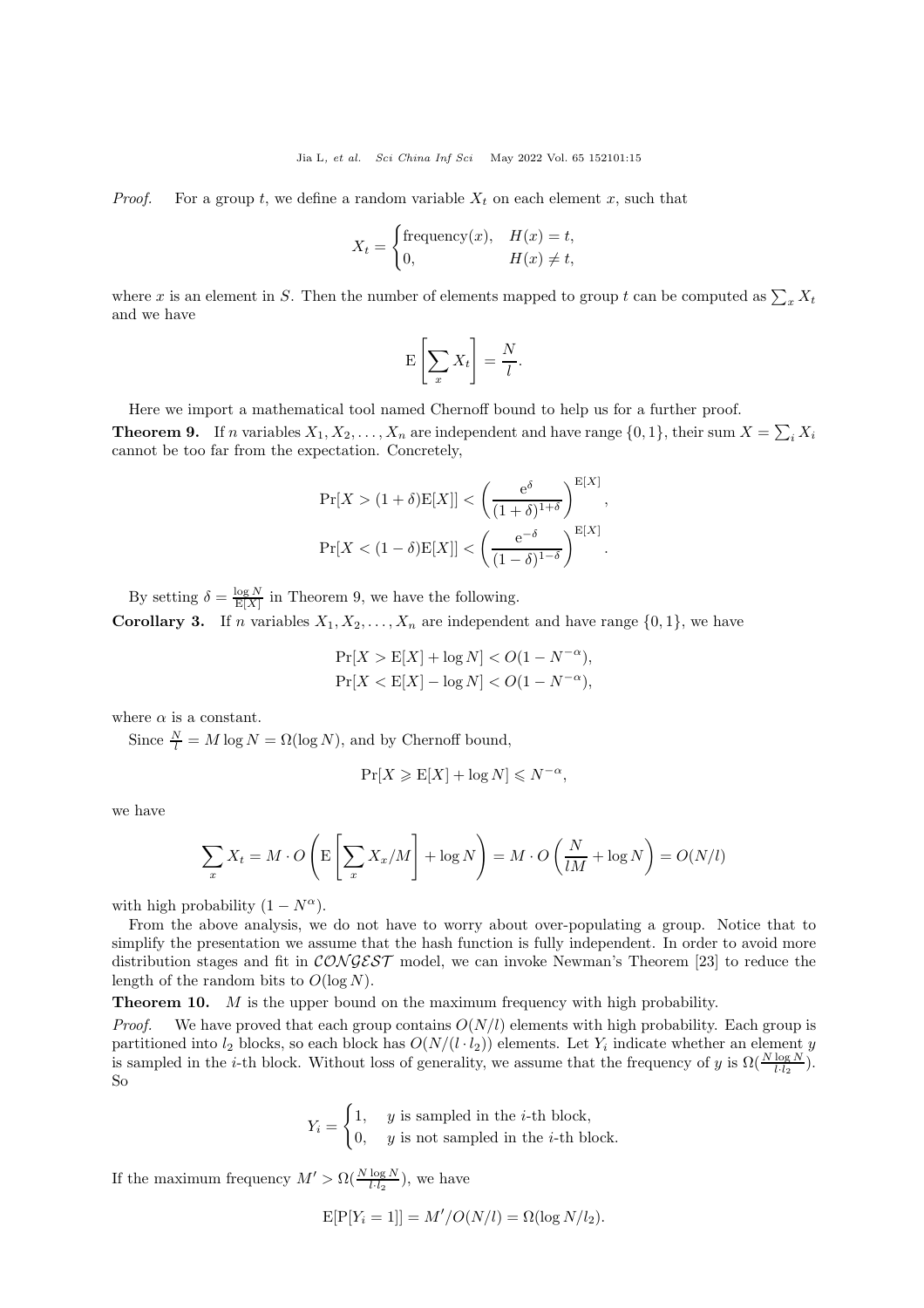Let  $Y = \sum_{i=1}^{l_2} Y_i$  be the sum of the random variable  $Y_i$ , and then the expectation of Y is

$$
E[Y] = E\left[\sum_{i=1}^{l_2} Y_i\right] = \sum_{i=1}^{l_2} E[Y_i] \geqslant \Omega(\log N).
$$

By Chernoff bound, we get

$$
P[Y \leq 1] \leq P[Y \leq (1 - \delta)E[Y]] \leq e^{-\delta^2 E[Y]/2} \leq N^{-\Omega(1)},
$$

where  $\delta = 1/2$ . So the real maximum frequency M' is sampled in one of the blocks and the computed frequency is at least  $\Omega(M'/l_2)$  with high probability. If we set the hidden constants in the big O in line [15](#page-10-2) in Algorithm 5 large enough,  $M$  is the upper bound on the maximum frequency w.h.p.

### 7.2 Round complexity and message complexity

**Lemma 7.** The number of iterations needed to shrink M to  $O(\log^{O(1)} N)$  in MODE is  $O(\log \log N)$ w.h.p.

*Proof.* At the end of each iteration of decreasing M, M is set to  $O(\max\{fl_2, \frac{N \log N}{l \cdot l_2}\})$ . We examine  $\frac{1}{2}$  the decrease of M in two directions.

(1) If  $f \cdot l_2$  is greater than  $O(\frac{N \log N}{l \cdot l_2})$ , we set  $M = O(f \cdot l_2)$ . This means that we reach the tight bound of the frequency of MODE.

(2) Otherwise, in each iteration we shrink M by

$$
\frac{N \log N}{l \cdot l_2} = O(M^{1-c_2} \cdot \log^2 N),
$$

where  $c_2$  is a constant. Thus we get that, after  $O(\log \log N)$  iterations, M shrinks to  $O(\log^{O(1)} N)$ . **Lemma 8.** The recursion depth of Simple MODE is  $O(\log \log N)$  w.h.p.

*Proof.* To compute MODE, when M is bounded by  $O(\log^{O(1)} N)$ , many instances of simple MODE are conducted. Each instance handles  $O(\log^{O(1)} N)$  elements independently. We know that an iteration which can shrink the size of the group by half is a good iteration. Let  $l$  be the number of sampled elements and s be the size of the resulting group. We have

$$
\Pr[s < N/2] = 1 - \Pr[s \ge N/2] = 1 - \sum_{s \ge t} (N - s - 1) \frac{\binom{N - s - 2}{l - 2}}{\binom{N}{l}} \\
\ge 1 - \left(\frac{N - N/2}{N}\right)^{l - 2} \left(\frac{l}{N - l}\right)^2 \sum_{i = N - t - 1}^{l + 1} i \\
\ge 1 - N^2 \left(\frac{l}{N - l}\right)^2 \left(\frac{1}{2}\right)^{l - 2} \\
= 1 - N^{-\Omega(1)}.
$$

Notice that we can adjust the hidden constant in  $l = O(\log N)$  so that the quantity above is  $1-O(N^{-\alpha})$ . Then we can use a union bound to claim that every iteration of partition reduces the candidate group's size by at least a factor of 2. So w.h.p., the maximum recursion depth is

$$
O(\log(\log^{O(1)} N)) = O(\log \log N).
$$

**Theorem 11.** The round complexity of the algorithm for MODE is  $O(\log^2 N \log \log N)$  w.h.p., and the message complexity is  $O(N \log N \log N)$ .

*Proof.* The number of iterations needed to bound M to  $O(\log^{O(1)} N)$  is bounded by  $O(\log \log N)$ . In each iteration, Pre-order Network Partition takes  $O(log N)$  rounds, and Random Permutation Delivery needs  $O(\log^2 N)$  rounds. The frequency computation requires converging results to leaders only and needs  $O(\log N)$  rounds. We proved that the recursion depth of the Simple MODE is  $O(\log \log N)$  with each iteration taking  $O(\log N)$  rounds. So the round complexity is  $(\log^2 N \log \log N)$ .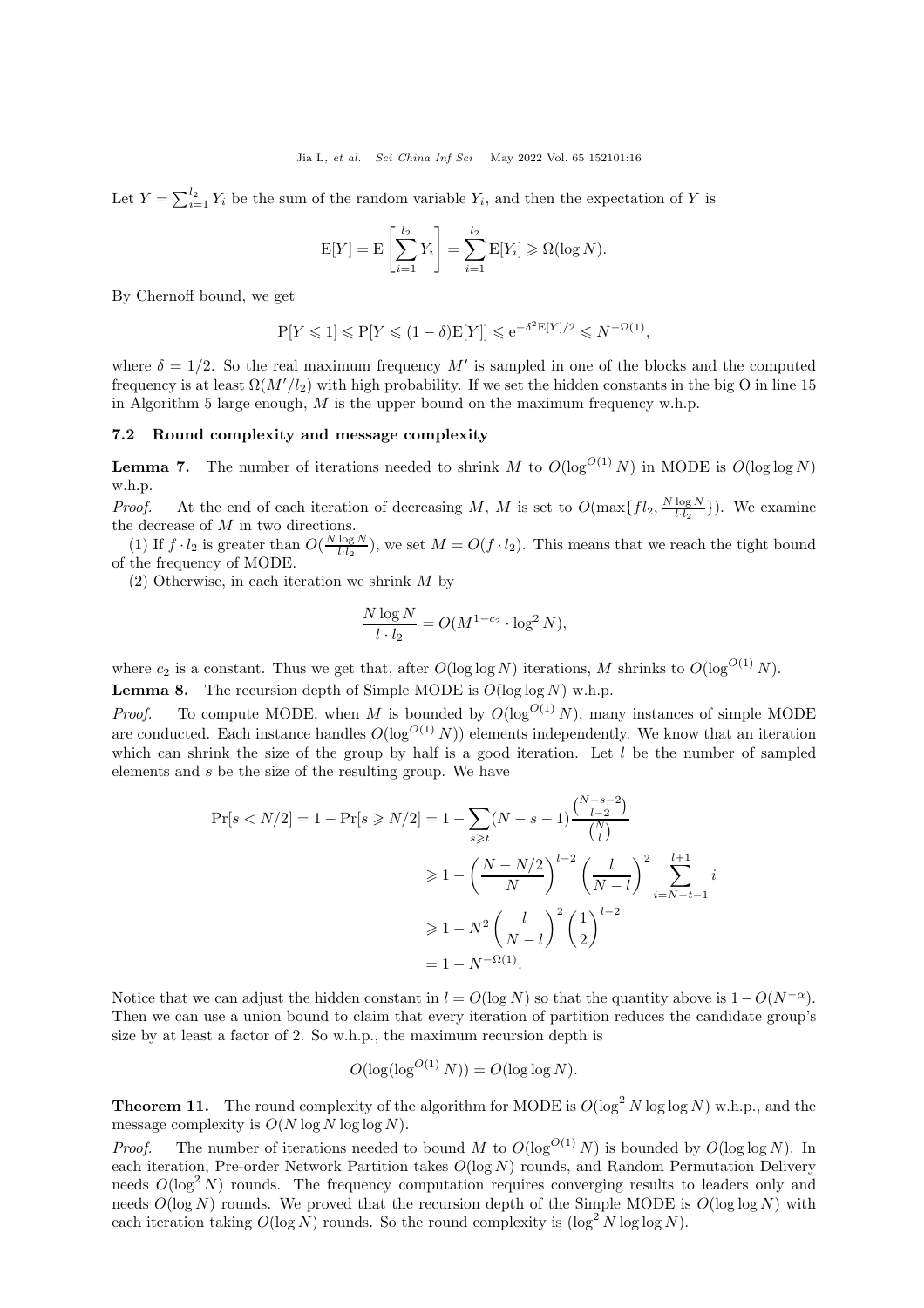There are  $O(N \log N)$  messages transferred in total for all nodes in the network in each main iteration. The Simple MODE finishes in  $O(\log \log N)$  iterations with  $O(N \log N)$  messages in total for all groups transferred in each iteration. In summary, the message complexity of our algorithm for MODE is  $O(N \log N \log \log N)$ .

## <span id="page-16-17"></span>8 Conclusion

In this paper, we propose three techniques including Pre-order Network Partition, Pairwise-independent Random Walk, and Random Permutation Delivery. Based on the techniques, we further design distributed algorithms for three representative holistic aggregation functions SELECTION, DISTINCT, and MODE on Random Regular Graphs (RRGs). We prove our algorithms are efficient in both round complexity and message complexity. We believe the efficient algorithm will find their applications in RRGs or expanders based next-generation data centers, and our proposed techniques and their variants will have applications in designing other distributed algorithms for different network topologies.

We conclude the paper with a short discussion on its deployment. A viable deployment is on an SDN-enabled data center, where the routing algorithm, i.e., the Pre-order Network Partition and the Random Permutation Delivery, can be enforced by the control plane. Specifically, the control plane injects forwarding rules to the flow tables in the OpenFlow-enabled switches. Other functionalities including the Pair-wise Random Walk can be realized in each node that runs our protocols. To deploy on the WSNs (wireless sensor networks), a possibility is to adapt to the protocol suggested in [\[2\]](#page-16-1), which investigated the SELECTION problem under synchronous communication. We shall leave the deployment on asynchronous communications as future work.

Acknowledgements This work was supported in part by National Natural Science Foundation of China (Grant Nos. 61972447, 61832006) and the Fundamental Research Funds for the Central Universities (Grant No. 2019kfyXKJC021). We thank the anonymous reviewers for the helpful comments to improve the presentation of this paper.

#### <span id="page-16-0"></span>References

- 1 Kuhn F, Locher T, Wattenhofer R. Tight bounds for distributed selection. In: Proceedings of the 19th Annual ACM Symposium on Parallel Algorithms and Architectures, 2007
- <span id="page-16-1"></span>2 Li X Y, Wang Y J, Wang Y. Complexity of data collection, aggregation, and selection for wireless sensor networks. IEEE Trans Comput, 2011, 60: 386–399
- <span id="page-16-2"></span>3 Li H, Wu C, Hua Q S, et al. Latency-minimizing data aggregation in wireless sensor networks under physical interference model. [Ad Hoc Netw,](https://doi.org/10.1016/j.adhoc.2011.12.004) 2014, 12: 52–68
- <span id="page-16-4"></span><span id="page-16-3"></span>4 Bawa M, Garcia-Molina H, Gionis A, et al. Estimating Aggregates on a Peer-to-peer Network. Technical Report, 2003
- 5 Guan Z T, Zhang Y, Zhu L H, et al. EFFECT: an efficient flexible privacy-preserving data aggregation scheme with authentication in smart grid. [Sci China Inf Sci,](https://doi.org/10.1007/s11432-018-9451-y) 2019, 62: 032103
- <span id="page-16-5"></span>6 Peleg D. Distributed Computing: A Locality Sensitive Approach. Philadelphia: Society for Industrial and Applied Mathematics, 2000
- <span id="page-16-6"></span>7 Locher T. Foundations of aggregation and synchronization in distributed systems. Dissertation for Ph.D. Degree. Zurich: ETH Zurich, 2009
- <span id="page-16-7"></span>8 Kuhn F, Locher T, Schmid S. Distributed computation of the mode. In: Proceedings of the 27th ACM Symposium on Principles of Distributed Computing, 2008
- <span id="page-16-8"></span>9 Wormald N C. Models of random regular graphs. In: London Mathematical Society Lecture Note Series. Cambridge: Cambridge University Press, 1999
- <span id="page-16-9"></span>10 Singla A, Hong C, Popa L, et al. Jellyfish: networking data centers randomly. In: Proceedings of the 9th USENIX Conference on Networked Systems Design and Implementation, 2012
- <span id="page-16-10"></span>11 Singla A, Godfrey P B, Kolla A. High throughput data center topology design. In: Proceedings of the 11th USENIX Conference on Networked Systems Design and Implementation, 2014
- <span id="page-16-12"></span><span id="page-16-11"></span>12 Leiserson C E. Fat-trees: universal networks for hardware-efficient supercomputing. [IEEE Trans Comput,](https://doi.org/10.1109/TC.1985.6312192) 1985, C-34: 892–901
- <span id="page-16-13"></span>13 Harary F, Hayes J P, Wu H J. A survey of the theory of hypercube graphs. [Comput Math Appl,](https://doi.org/10.1016/0898-1221(88)90213-1) 1988, 15: 277–289 14 Jyothi S A, Singla A, Godfrey B, et al. Measuring and understanding throughput of network topologies. In: Proceedings of
- the International Conference for High Performance Computing, Networking, Storage and Analysis, 2016. 1–12 15 Singla A. Fat-free topologies. In: Proceedings of the 15th ACM Workshop on Hot Topics in Networks, 2016. 64–70
- <span id="page-16-14"></span>16 Kassing S, Valadarsky A, Shahaf G, et al. Beyond fat-trees without antennae, mirrors, and disco-balls. In: Proceedings of
- <span id="page-16-15"></span>the Conference of the ACM Special Interest Group on Data Communication, 2017. 281–294 17 Valadarsky A, Dinitz M, Schapira M. Xpander: unveiling the secrets of high-performance datacenters. In: Proceedings of the
- 14th ACM Workshop on Hot Topics in Networks, Philadelphia, 2015
- <span id="page-16-16"></span>18 Valadarsky A, Shahaf G, Dinitz M, et al. Xpander: towards optimal-performance datacenters. In: Proceedings of the 12th International on Conference on Emerging Networking Experiments and Technologies, Irvine, 2016
- <span id="page-16-18"></span>19 Broder A Z, Shamir E. On the second eigenvalue of random regular graphs (preliminary version). In: Proceedings of the 28th Annual Symposium on Foundations of Computer Science, Los Angeles, 1987
- <span id="page-16-20"></span><span id="page-16-19"></span>20 Boyd S P, Ghosh A, Prabhakar B, et al. Randomized gossip algorithms. [IEEE Trans Inform Theor,](https://doi.org/10.1109/tit.2006.874516) 2006, 52: 2508–2530
- 21 Leighton F T, Maggs B M, Rao S. Packet routing and job-shop scheduling in O(congestion + dilation) steps. Combinatorica, 1994, 2: 167–186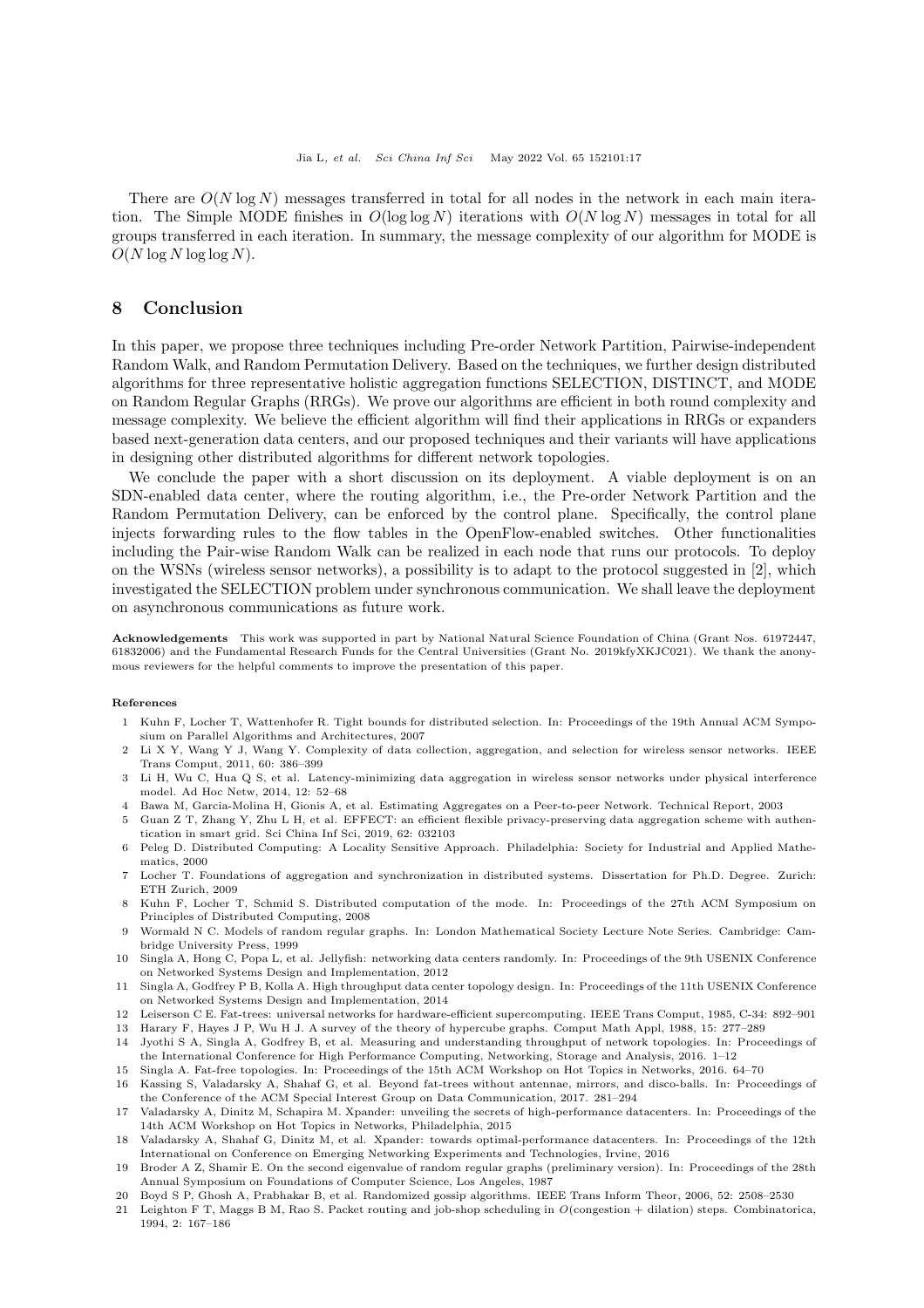- <span id="page-17-1"></span>22 Vocking B. Shortest Paths Routing on Arbitrary Networks. Dissertation for Master's Degree. Paderborn: Universität Paderborn, 1994
- <span id="page-17-2"></span>23 Newman I. Private vs. common random bits in communication complexity. [Inf Process Lett,](https://doi.org/10.1016/0020-0190(91)90157-D) 1991, 39: 67–71

### <span id="page-17-0"></span>Appendix A Proof of techniques

### Appendix A.1 Proof of Lemma [1](#page-4-0)

*Proof.* Consider a network with N nodes where the nodes are pre-order labeled by  $s_1, s_2, \ldots, s_N$ . The labels of nodes in the same group are contiguous. Without loss of generality, select three groups  $[s_a, s_b], [s_c, s_d], [s_e, s_f]$  with  $s_a < s_b < s_c < s_d < s_e < s_f$ , and suppose that there is one edge  $(s_u, s_v)$  that is used by all three groups.

If  $s_a < s_u < s_v < s_b$ , because  $(s_u, s_v)$  is also shared by  $[s_c, s_d]$ , we know that node  $s_c$  must be a descendants of  $s_a$ , and node  $s_d$  must be a predecessor of  $s_b$  and a successor of  $s_a$ . Accordingly,  $s_e$  and  $s_f$  hold the same relative position to  $s_a$  and  $s_b$  with  $s_c$ and  $s_d$ , which means  $s_e < s_d$ . This contradicts with our previous assumption.

If  $s_c < s_u < s_v$ ,  $(s_u, s_v)$  must not be used by  $[s_a, s_b]$  because  $s_a < s_b < s_c < s_u < s_v$ . This also contradicts the assumption.

### Appendix A.2 Proof of Theorem [2](#page-5-0)

**Lemma A1.** For any vector  $x$ , we have

$$
||M_2x - \tilde{M_2}x||_2 \le ||x||_2 \cdot O(1/d^2),
$$

where the norm  $\|\cdot\|$  is the  $\ell_2$  norm.

*Proof.* Consider the difference between  $(M_2)_{(p,q),(r,s)}$  and  $(\tilde{M}_2)_{(p,q),(r,s)}$ . We aim at showing that the sum of the absolute value of any row in  $M_2 - \tilde{M}_2$  is bounded by  $O(d^{-2})$ . This is done by enumerating the cases in which two matrices are different.

(1) p wants to swap with q and q wants to swap with p. The probability that both swaps succeed is  $1/d^2$  in our random walk  $M_2$ , and  $1/d^4$  in  $\tilde{M_2}$ . The probability that only one swap succeeds is 0 in  $M_2$ , and  $2/d^3(1-1/d)$  in  $\tilde{M_2}$ . The total amounts of differences are bounded by  $1/d^2 - (1/d^4 + 2/d^3(1 - 1/d)) = O(1/d^2)$ .

(2) p wants to swap with q but q wants to swap with another node s. The probability of p successfully swapping with q is 0 in  $M_2$ , and  $1/d^2$  in  $\tilde{M_2}$ . The probability of q sucessfully swapping with s is both  $1/d^2$  in  $M_2$  and  $\tilde{M_2}$  for all s. The total amounts of differences are bounded by  $O(1/d^2)$ .

(3) p and q both want to swap with the same node r. The probability that both swaps are successful is 0 in  $M_2$  and  $1/d^4$  in  $\tilde{M}_2$ . The probability of single swap succeeding is both  $1/d^2$ . As p and q share at most d neighbors, total amounts of this kind of differences in one row are bounded by  $O(d) \cdot O(1/d^4) = O(1/d^3)$ .

Above all, the sum of the absolute value of any row in  $M_2 - \tilde{M_2}$  is bounded by  $O(1/d^2)$ , that is,  $||M_2 - \tilde{M_2}||_1 = O(d^{-2})$ . So we have

$$
||M_2x - \tilde{M_2}x||_2 \le ||x||_2||M_2 - \tilde{M_2}||_2
$$
  
\n
$$
\le ||x||_2||M_2 - \tilde{M_2}||_1
$$
  
\n
$$
\le ||x||_2 \cdot O(1/d^2).
$$

With Lemma A1, we deduce the eigenvalue gap of  $M_2$ .

**Lemma A2.** The eigenvalue gap of  $M_2$  is  $\Omega((1 - \lambda_2)/d)$ .

*Proof.* For a standard random walk, the rounds needed to a converge to a stationary state are bounded by  $O(\frac{\log N}{1-\lambda_2})^1$ . Notice in our random walk M, an element changes its position with probability 1/d. Thus the eigenvalue gap of M shrinks to  $\Omega(1-\lambda_2)/d$ . As the second largest eigenvalue of  $\tilde{M}_2$  is the same as M, the eigenvalue gap of  $\tilde{M}_2$  is also  $\Omega(1-\lambda_2)/d$ .

Let  $u_1, u_2$  and  $\mu_1, \mu_2$  be the first and second largest eigenvalue of  $M_2$  and  $\tilde{M}_2$  respectively. By using Weyl's inequality and Lemma A1, we have  $|u_1 - \mu_1| \leq \|M_2 - \tilde{M_2}\|_2$  and  $|u_2 - \mu_2| \leq \|M_2 - \tilde{M_2}\|_2$ . Then we get

$$
u_1 - u_2 \ge -2||M_2 - \tilde{M}_2||_2 + \mu_1 - \mu_2
$$
  
=  $\Omega((1 - \lambda_2)/d) - O(1/d^2)$   
=  $\Omega((1 - \lambda_2)/d).$ 

Then we can prove Theorem [2.](#page-5-0)

*Proof.* Matrix  $M_2$  is symmetric and its eigenvalues satisfy  $\lambda'_1 \ge \lambda'_2 \ge \cdots \ge \lambda'_{N^2}$ . It has orthonormal eigenvectors  $v_1, \ldots, v_{N^2}$ <br>such that any distribution D can be expressed as  $D = \sum_{i=1}^{N^2} c_i v_i = \pi + \sum_{i=2}^{$ and  $DM_2^t = \pi + \sum_{i=2}^{N^2} c_i \lambda'_{i}^t v_i$ . Thus,

$$
||DM_2^t - \pi||_1 = \left\|\sum_{i=2}^{N^2} c_i \lambda'_{i}^t v_i\right\|_1
$$
  

$$
\leqslant \sqrt{N} \left\|\sum_{i=2}^{N^2} c_i \lambda'_{i}^t v_i\right\|_2
$$
  

$$
\leqslant \sqrt{N} \lambda'_{2}^t \sqrt{\sum_{i=2}^{N^2} c_i^2}
$$
  

$$
\leqslant \sqrt{N} \lambda'_{2}^t.
$$

<sup>1)</sup> Levin D A, Peres Y, Wilmer E L. Markov Chains and Mixing Times. Providence: American Mathematical Society, 2006.